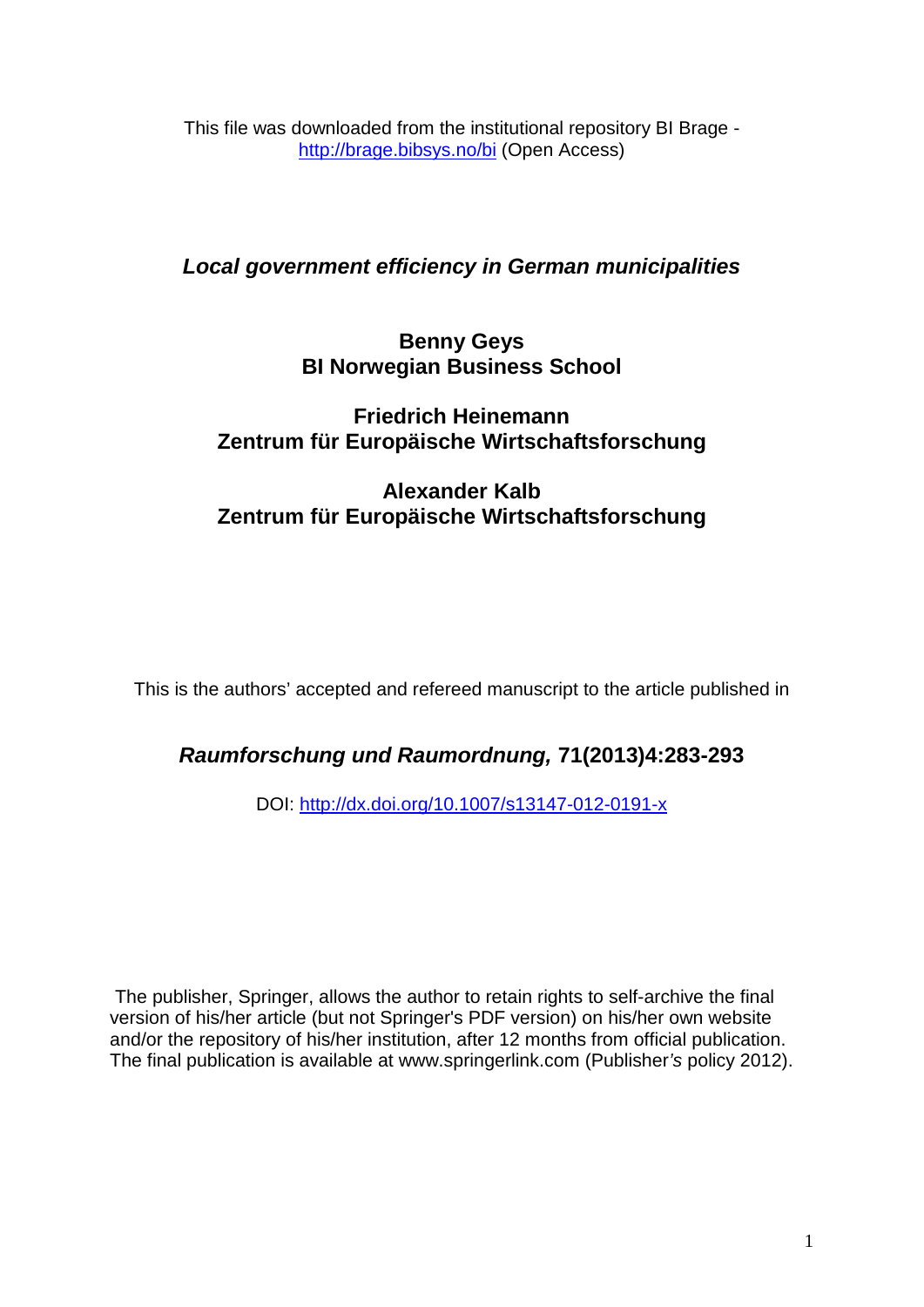# Local Government Efficiency in German Municipalities

Benny Geys<sup>a,b</sup>, Friedrich Heinemann<sup>c</sup>, Alexander Kalb<sup>c</sup>

<sup>a</sup> Norwegian Business School (BI), Nydalsveien 37, N-0442 Oslo, Norway, email: Benny.Geys@bi.no

<sup>b</sup> Vrije Universiteit Brussel (VUB), Department of Applied Economics, Pleinlaan 2, B-1050 Brussel, Belgium; email: Benny.Geys@vub.ac.be

c Zentrum für Europäische Wirtschaftsforschung (ZEW), "Corporate Taxation and Public Finance" Research Unit, L 7, 1, D-68161 Mannheim, Germany; e-mail: heinemann@zew.de; kalb@zew.de

#### **Abstract**

This article evaluates German local governments' cost efficiency using a sample of 1021 municipalities in the state of Baden-Württemberg for the year 2001. We thereby concentrate on overall or 'global' efficiency scores – rather than estimate efficiency for one particular service – and explicitly account for exogenous or non-discretionary influences. The latter not only corrects for influences possibly beyond the control of local policy-makers, but also allows some indication with respect to the determinants of such 'global' efficiency. Our results indicate that there is a substantial divergence in efficiency across municipalities despite a homogeneous institutional setting. As especially smaller municipalities appears less efficient, these results support a case for policy programs aimed at boundary reviews or more extensive inter-communal cooperation among small municipalities.

**Keywords:** Local government performance; Stochastic frontier analysis; German municipalities.

**JEL-codes:** H40

### **Acknowledgements:**

Friedrich Heinemann gratefully acknowledges financial support by the "Förderkreis Wissenschaft und Praxis at the Centre for European Economic Research". Benny Geys thanks the FWO-Vlaanderen (grant nr. G.0022.12) for financial support.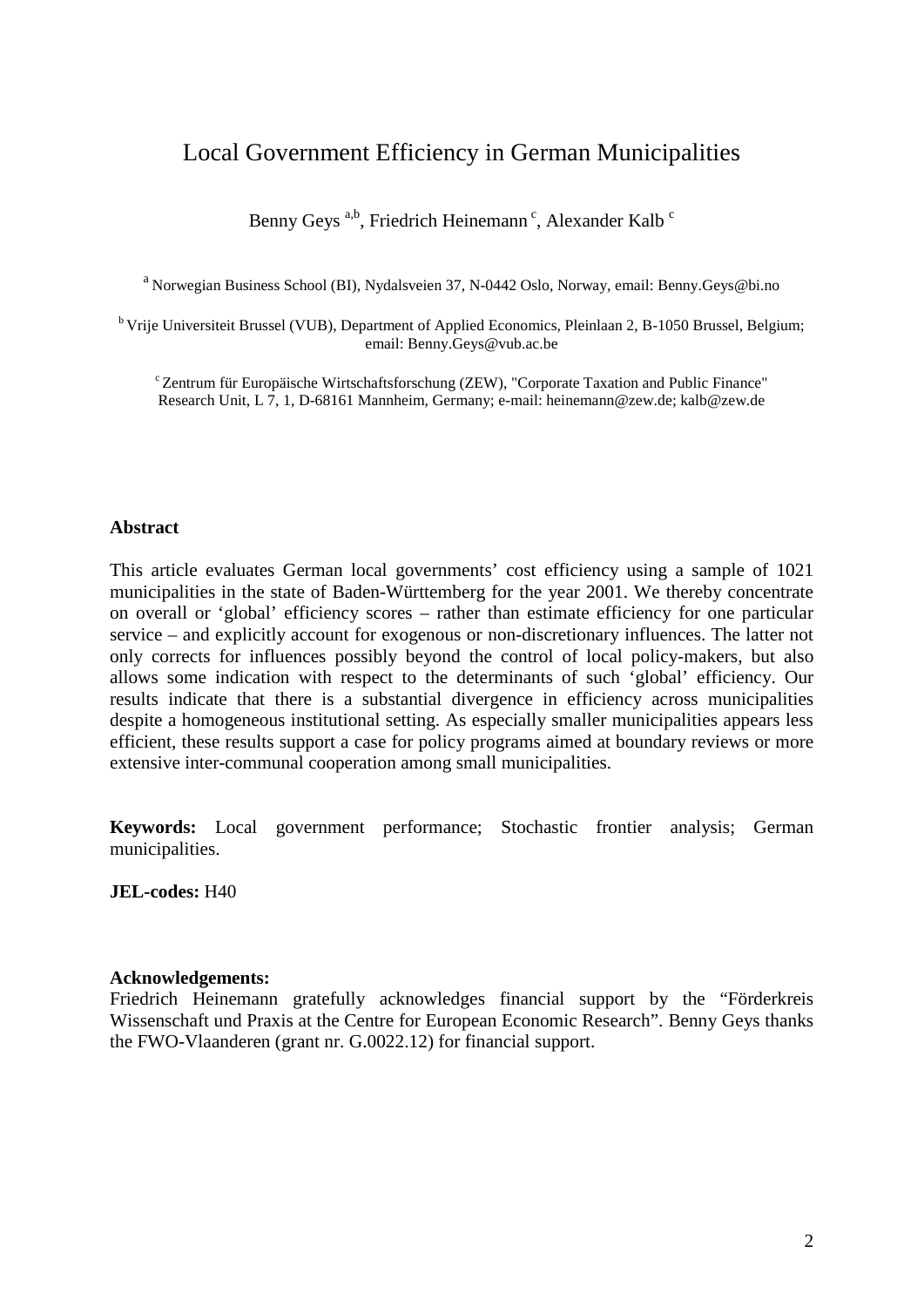# Lokale Staatliche Effizienz in deutschen Kommunen

Dieser Beitrag evaluiert die lokale staatliche Kosteneffizienz auf der Basis der Datengrundlage von 1021 Kommunen im Bundesland Baden-Württemberg im Jahr 2001. Dabei konzentrieren wir uns auf die Ermittlung von "globalen" Effizienzindikatoren anstelle der Effizienzanalyse bestimmter öffentlicher Dienstleistungen und berücksichtigen explizit exogene Umfeldbedingungen. Letzteres berücksichtigt den Einfluss von Faktoren, die sich der Kontrolle der lokalen politischen Akteure entziehen und macht Einblicke in die Determinanten der "globalen" Effizienz möglich. Unsere Ergebnisse deuten darauf hin, dass es trotz eines homogenen institutionellen Umfelds eine erhebliche Divergenz der Effizienz zwischen den Kommunen gibt. Weil besonders kleinere Kommunen als weniger effizient erscheinen, unterstützen diese Ergebnisse politische Bemühungen zur Überprüfung des räumlichen Zuschnitts von Gemeinden oder einen Ausbau der interkommunalen Kooperation unter den kleinen Kommunen.

Keywords: Lokale staatliche Leistung, Stochastic frontier analysis, deutsche Kommunen.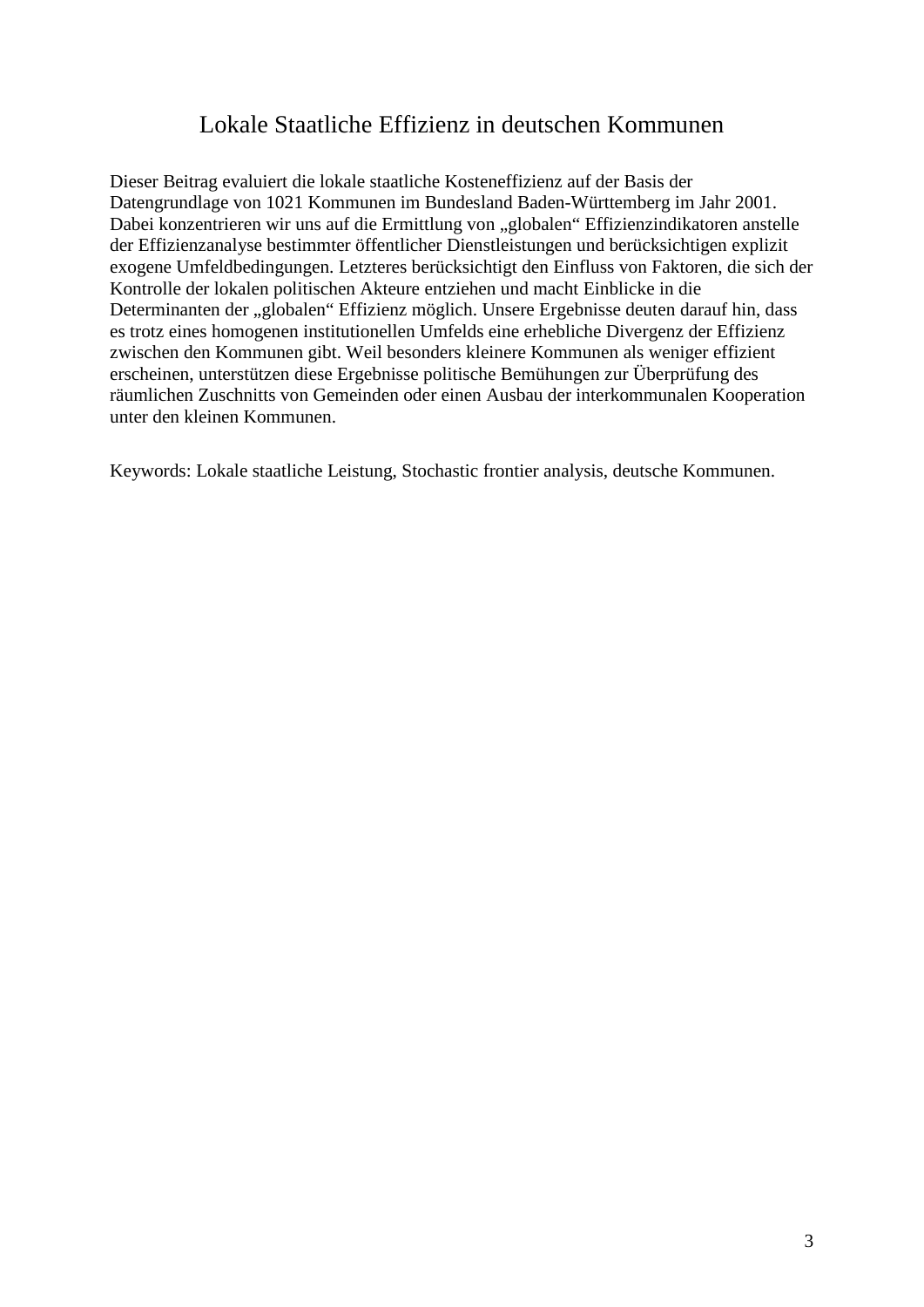### **1. Introduction**

A substantial literature on vote and popularity functions illustrates that voters tend to be fiscal conservatives, and generally dislike paying taxes. Indeed, there is a significant political cost of taxation in the sense that it reduces politicians' popularity or re-election odds (e.g., Niskanen, 1975; Peltzman, 1992; Vermeir and Heyndels, 2006; Geys and Vermeir, 2008a, b; Geys, 2010). Yet, the public goods provided as a result of tax revenues are commonly appreciated. Both elements taken together  $-$  i.e., reluctance to pay taxes, but appreciation of public good provision – suggest that voters are likely to care strongly about a cost-efficient provision of public goods. This is nothing new. Nevertheless, despite this wide-ranging interest in efficient governments, studies measuring the efficiency of the public sector have thus far mainly focused on efficiency in particular areas of public good provision such as waste collection, police services, child care, road maintenance, public libraries and so on (for reviews, see De Borger and Kerstens, 2000, and Worthington and Dollery, 2000; recent contributions include Bönisch, 2011; De Witte and Geys, 2011; Monten and Thater, 2011). One obvious reason for this is that 'composite' or 'global' efficiency measurements are more difficult to implement (e.g., because appropriate indicators for the quantity and quality of public outputs are hard to define at such general level). Even so, they are of considerable importance as single-policy analyses may provide a biased indication of governments' overall efficiency (i.e., a government efficiently providing, say, education services need not be equally efficient in a range of other tasks).

In this article, we evaluate German local government efficiency from a general perspective for all municipalities in one state (i.e., Baden-Württemberg) in one year (i.e., 2001) using a stochastic parametric frontier approach. While we are not the first to analyze overall local government efficiency (for an excellent review of early contributions, see De Borger and Kerstens, 2000; more recent articles include Sampaio De Sousa and Stosic, 2005; Hindriks and Gerard, 2005; Geys, 2006; Balaguer-Coll et al., 2007; Borge et al., 2008; Geys and Moesen, 2009a, b), our central innovation lies in providing one of the first global efficiency assessments for German local governments. While Kalb et al. (2012) provide another recent contribution in this direction, their contribution is very descriptive and focuses exclusively on an international comparative perspective. In comparison, our aim here is more prescriptive in the sense that our efficiency estimation is employed as a tool (rather than constitutes the outcome aimed at) to make inferences about public policies towards local public finances and municipal restructuring (by linking them to recent work on the effect of demographic change on local public finances; e.g., Geys et al., 2008). While future cross-checks for further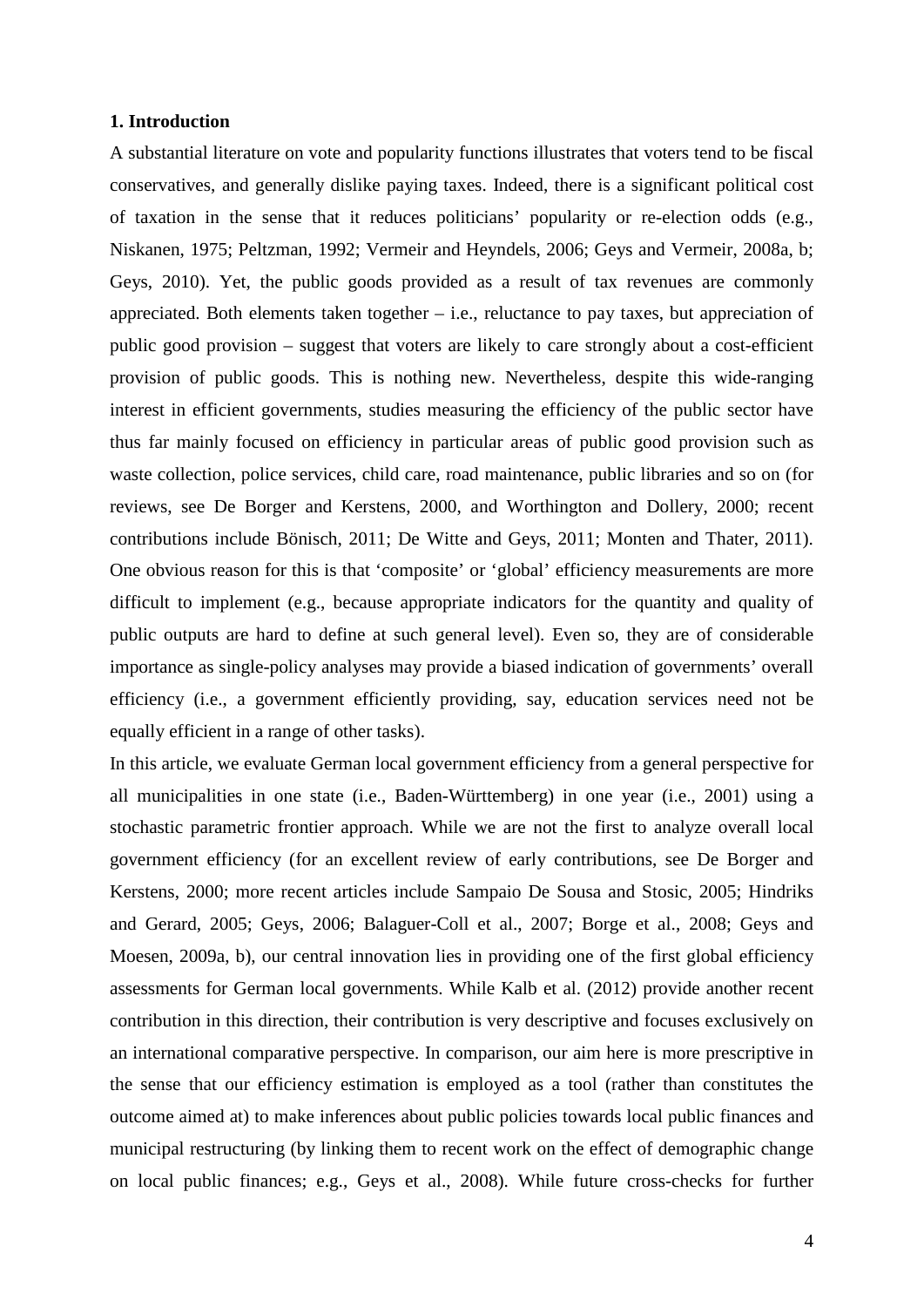German states are desirable, the paper's focus on the municipalities of one single state has the advantage of a common institutional environment. German states differ, for example, with respect to the municipal duties of service provision, which are, to a considerable extent, defined by state law. Also, the states' grant systems, which partially finance the municipal level and which set incentives for service provision, differ considerably in their generosity and construction. Thus, concentration on one German state eliminates distortions from these types of heterogeneity and still offers considerable variation of municipal characteristics and a sufficiently large number of observations (see below).

Our main results show that, on average, municipalities in Baden-Württemberg produce their output with costs approximately 12% to 14% higher than the most efficient municipalities in the sample. Small municipalities appear particularly inefficient. While this leaves some leeway for improvements in efficiency without resorting to politically costly tax increases to close unbalanced budgets, it suggests that future population decline might put severe strain on some local governments (see also Geys *et al*., 2008). We also find that efficiency estimates are substantially affected by population density and the political fragmentation of local governments – supporting the importance of controlling for environmental characteristics in the measurement of local government efficiency.

The remainder of the paper is structured as follows. Section 2 introduces the institutional setting of the German local governments and thereby clarifies the context of local public decision-making. Section 3 introduces the concept and measurement of government efficiency and presents the results from an assessment of the German municipalities in the year 2001. Conclusions are drawn in section 4.

### **2. German local institutional setting**

Baden-Württemberg consists of 1111 municipalities ranging in size from 98 inhabitants in the smallest municipality (Böllen) to almost 600,000 inhabitants in the largest one (Stuttgart). The institutional setting is the same in all these municipalities (such that our analysis will be unaffected by the institutional design of government). That is, municipal political institutions consist on the one hand of the *local council*, which is elected every five years and is the main decision-making body of the municipalities. On the other hand, there is a directly elected *major* (eight-year terms), who acts as chairman of the municipal council. Both institutions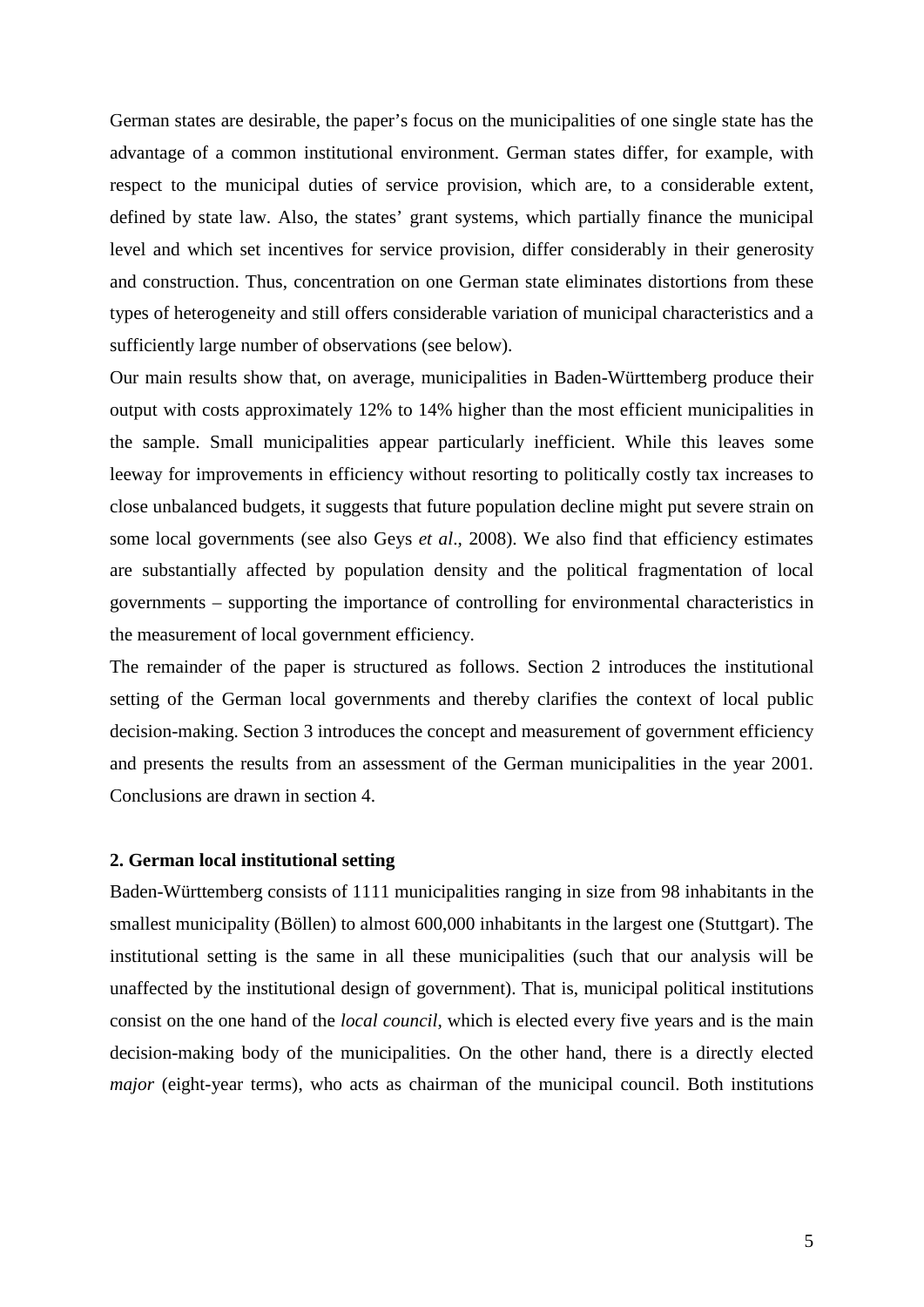have their own statutory responsibilities, although the major has significant agenda-setting powers. [1](#page-5-0)

Though the municipalities constitute the lowest level of government in Germany, they still assume significant responsibilities at the expenditure side on three types of tasks.<sup>[2](#page-5-1)</sup> Firstly, local governments face *voluntary tasks*. The municipalities are not obliged to perform these tasks but they can assume responsibility for them if they so desire. Examples are cultural affairs (e.g. library, museum, theatre), social affairs (e.g. residential home for the elderly, welfare centre), sport facilities (e.g. public swimming pools, sports fields), entertainment facilities (e.g. hiking trails), traffic facilities (e.g. tram, harbour), partnership with foreign municipalities and municipal business development. The second type of tasks can be labelled as *duties without instruction*. These have to be performed by the municipalities, but do not involve detailed prescriptions imposed by a higher-level government concerning how local governments should perform these tasks. Examples from tasks in this category are the lighting and cleaning of public roads, the creation, support and expansion of graveyards, the construction of (municipal) roads, children playgrounds, the fire department, waste disposal and so on. Finally, there are *duties with instruction*. Local governments are obliged to perform the tasks, and the state imposes detailed regulations on how municipalities should perform them. Therefore, the implementation of these tasks is predetermined by the state. An example would be the running of local police authorities.

The institutional setting is complicated by the existence of a further federal layer in between the municipalities and the state, the districts ("Landkreise"). In Baden-Württemberg, 35 such districts exist, and they have a double function: On the one hand, they are state authorities and the legal supervisors of their municipalities. On the other hand, they also provide municipal services which cannot be efficiently provided by (small) municipalities. Here, they are mainly active in the provision of streets, public transport, hospitals, waste management and some social programmes. The districts are financed through cost-sharing of the municipalities for which the district services are provided. Due to their low number and very distinct function, the districts are not included in our analysis and we return to possible consequences in the discussion of results.

### **3. German local government efficiency**

<span id="page-5-0"></span>We should note here that, contrary to the state or federal level, the formation of governing majorities within the local council is not institutionalized in the local law of Baden-Württemberg. Nonetheless, their existence is uncontested. These inter-party cooperations are used to facilitate and, to a certain extent, control the formation of opinions and decision-making.<br><sup>2</sup> A more detailed classification and description of these tasks is given in Gern (2005).

<span id="page-5-1"></span>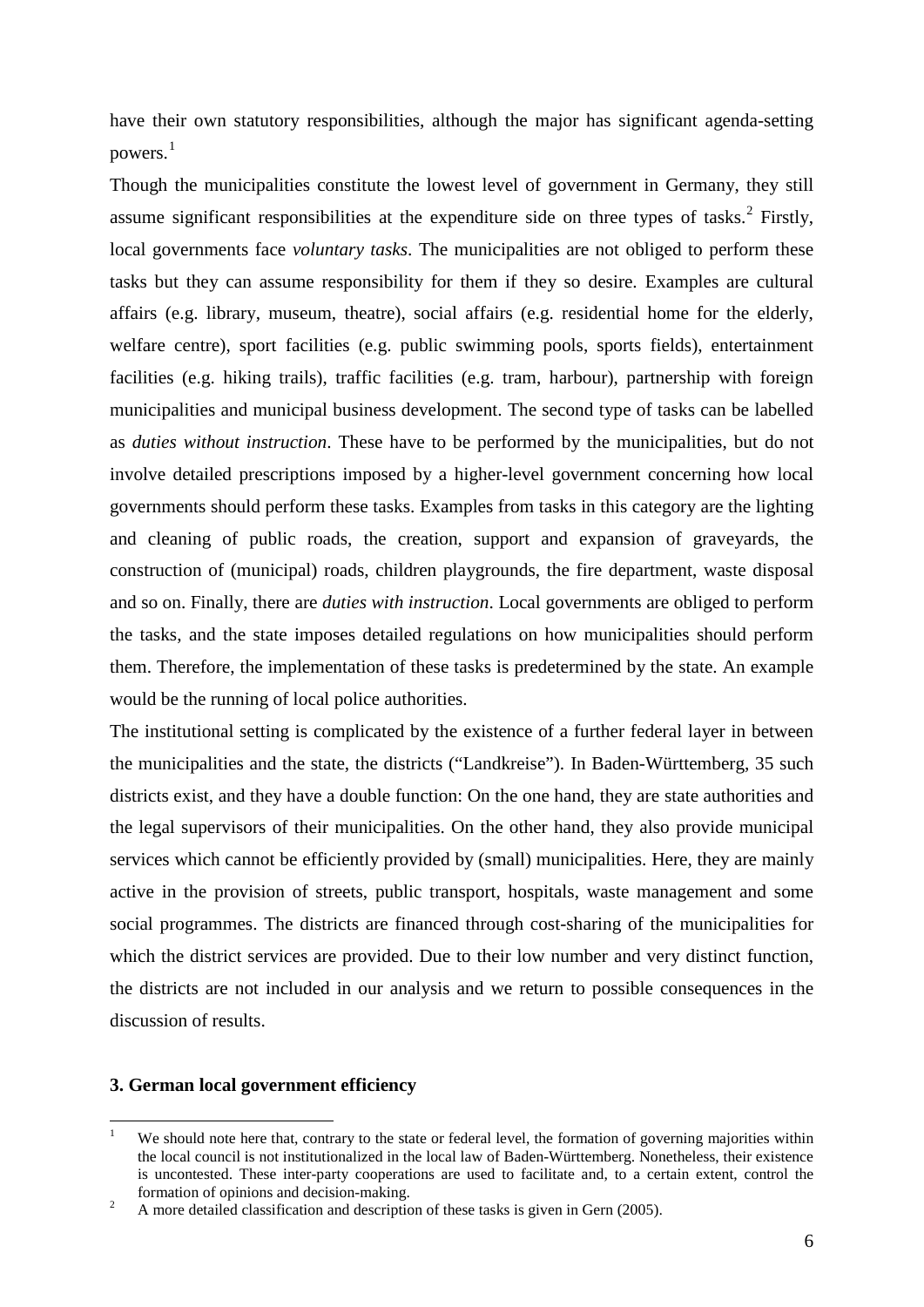Efficiency in the production of public services is one degree of freedom in local communities' policy agenda. Hence, the measurement of efficiency in local public good production lays the methodological basis to study the link between population size and cost pressures. Moreover, it allows a first look at the extent to which municipalities might be able to respond to adverse economic, fiscal or demographic shocks. Low efficiency scores for municipalities today should thereby not be (exclusively) interpreted as leeway for cost savings tomorrow once population shrinkage occurs. This would effectively be rather naive. On the contrary, current inefficiencies are more likely to hint towards poor (historical) performance in terms of adjusting service production to a changing environment and an inability to provide public services in the least costly way. Public entities that are currently inefficient may therefore be expected to be particularly severely hit by the changing size and structure of their population.

Baden-Württemberg is a state with a more stable population compared to most eastern and northern German states, due to its positive migration balance with the rest of Germany. Nevertheless, demographic change also affects this state to a considerable extent. According to current projections (all data cited originate from: Statistisches Landesamt Baden-Württemberg, 2009) the state's population will shrink from 10.7 million inhabitants today to 9.7 million in the year 2050. More dramatic is the change in the age composition, which can affect the production potential and the required types of municipal services: The share of people aged 60 years and above is projected to increase from 24 percent today to 39 percent in the year 2050. Furthermore, the distribution of population across the space is expected to change: Some districts are expected to lose five percent of their current population already by the year 2025 with more dramatic shrinking afterwards.

## *3.1. Public inputs, outputs and exogenous constraints*

Efficiency measurement relies on estimating the relation between inputs and outputs to the public production function, taking into account possible constraints that lie beyond the control of the public service provider. While we will provide more details on the methodology to estimate local government efficiency scores in section 3.2., it is important to first discuss the key ingredients to any efficiency analysis: i.e., inputs, outputs and exogenous constraints. To determine which input, output and background variables to include in the analysis, we rely on previous literature studying local government efficiency (e.g. Vanden Eeckaut *et al*., 1993; De Borger *et al*., 1994; De Borger and Kerstens, 1996; Geys and Moesen, 2009a, b; Kalb *et al*., 2012). Following this 'common standard' has the advantage that our results remain comparable with these studies. As our prime input variable (C), we employ total current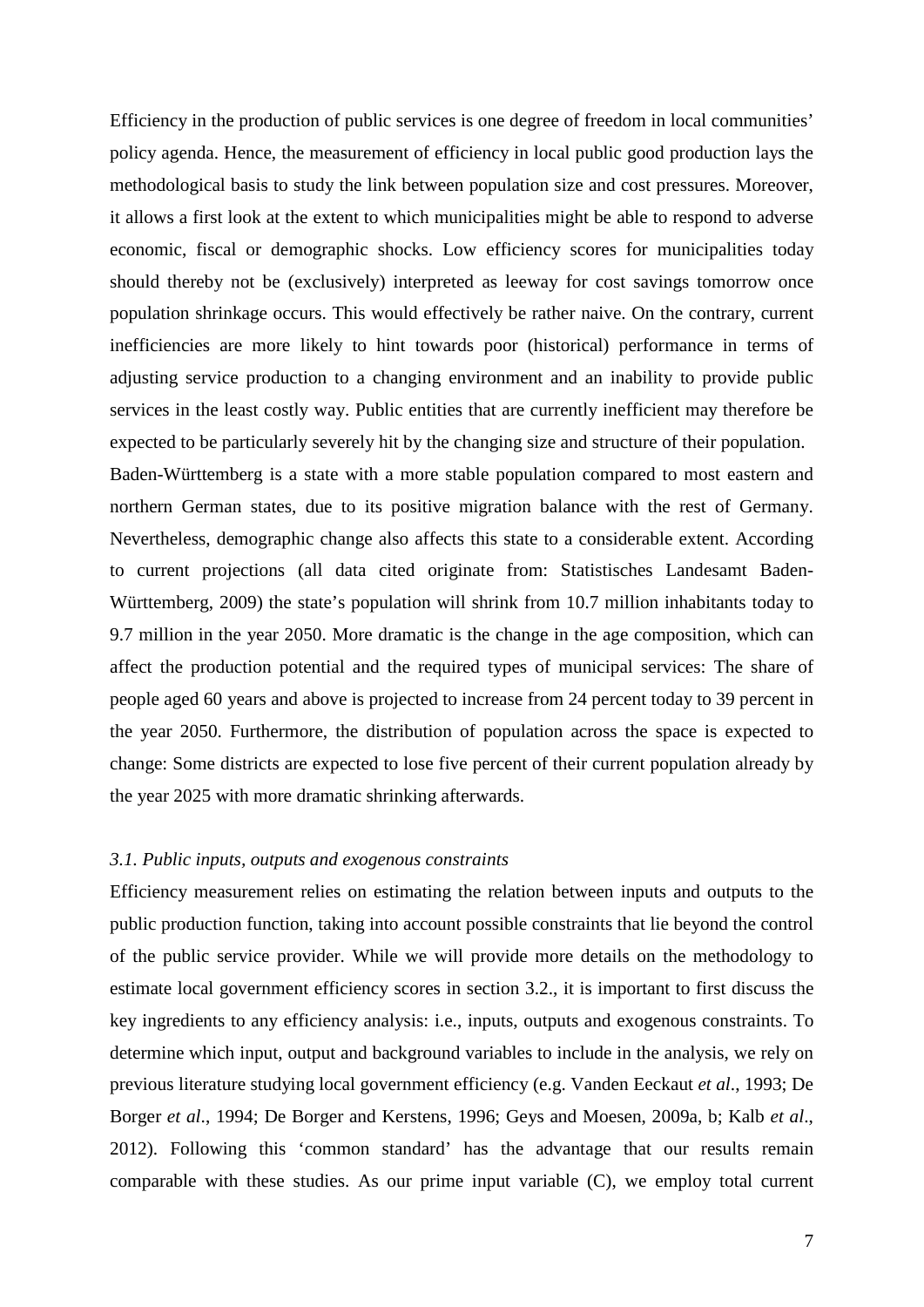primary expenditures in the municipality in 2001. This includes all spending on the current budget except interest and amortization repayments from local public debts (although including these debt service costs does not affect the results in any significant manner; details available upon request). Spending from the capital budget is ignored as decisions to invest in large infrastructure projects are infrequent events and thus tend to inflate spending in the year they occur. Given the cross-sectional nature of our analysis, focus on the current budget avoids distortions resulting from fluctuating investments.

To measure the level of local public good provision, we include six output variables that relate to important responsibilities of the German local governments with respect to social, educational, recreational and infrastructure services: (a) the number of students in local public schools ("Grund- and Hauptschulen"), (b) the number of kindergarten places,  $3$  (c) the surface of public recreational facilities, (d) the total population, (e) the population over age 65, and (f) the number of employees paying social security contributions. The same set of variables has also been employed by Kalb *et al*. (2012). While they should best be seen as proxies for the actual outputs provided by the local governments, these various indicators have been chosen in an explicit attempt to cover a large share of actual outlays by the German local governments in terms of their true responsibilities.

Finally, we include two sets of background variables (*socio-economic* and *political*) in the model to accommodate the fact that municipal governments face certain constraints that are beyond their direct control and/or hard to affect substantially in the short term. Controlling for these elements directly in the estimation of public sector efficiency tries to level the playing field between municipalities differentially affected by such constraints, and thus provides a more reasonable estimate of their true (in)efficiency. The socio-economic background variables include population density (inhabitants per are) and the number of unemployed in relation to total population. Population density proxies the rural/urban divide and is included under the argument that it can influence the ability of the authority to concentrate provision of the local public services (Stevens, 2005). Furthermore, it proxies the heterogeneity of property prices, which tend to differ substantially between rural and urban municipalities (and may thereby affect the cost situation of municipalities). While high population density might entail

<span id="page-7-0"></span> <sup>3</sup> Only the total number of public *and* private kindergarten places of the year 2002 was available. While it would be preferred to use only the number of public kindergarten places, the addition of private kindergartens may not be overly problematic. The reason is that these places also imply an 'organisational' burden for the local government.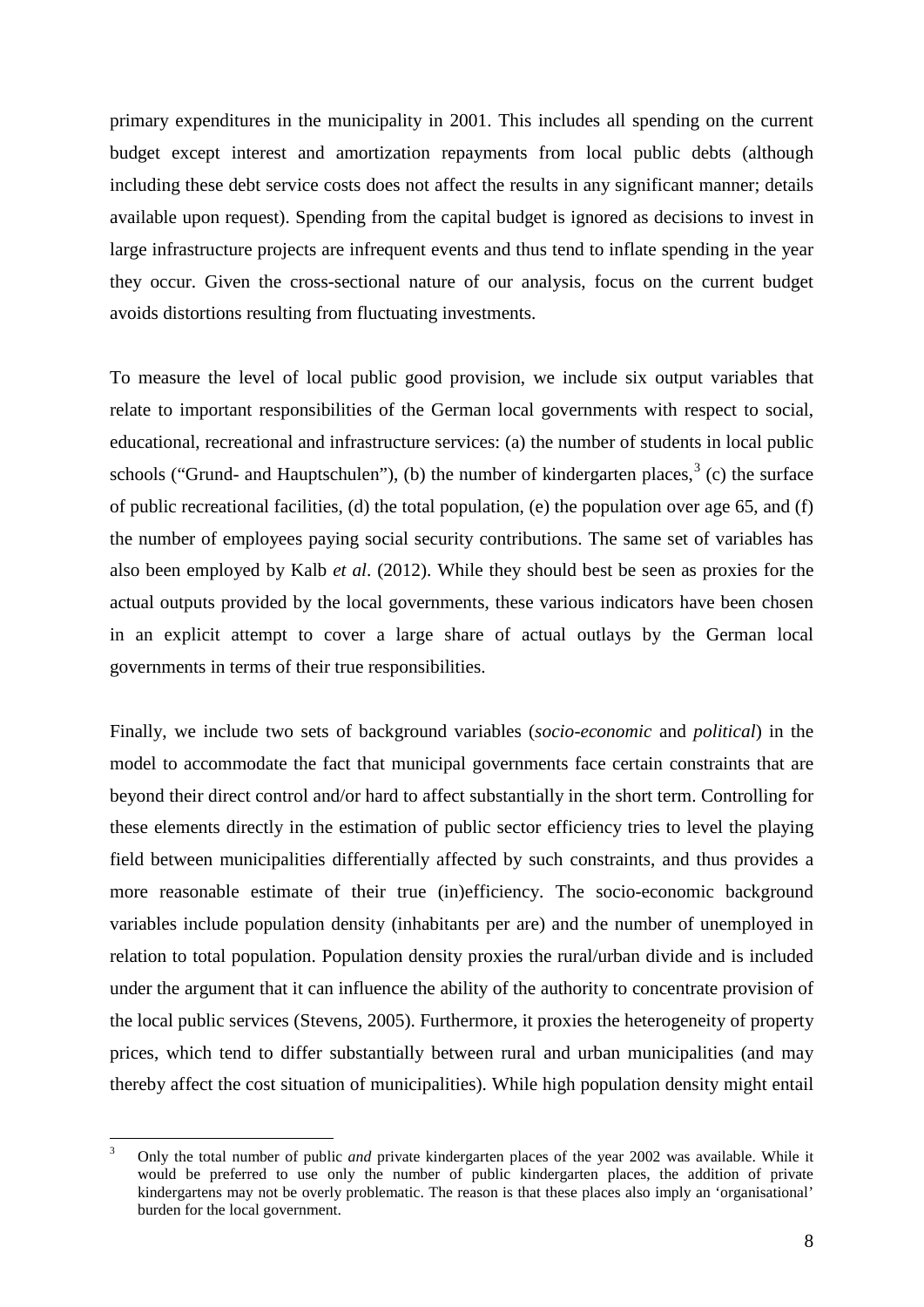cost advantages due to regional concentration of services, higher property costs in urban areas (and other problems of agglomeration) may render production more costly. The overall effect on efficiency is therefore ambiguous. A similar ambiguity emerges for the unemployment rate since it implies a) higher spending on unemployment and housing benefits (a '*cost effect*') and b) lower demand for high-cost (or high-quality) public services (demand for which is likely to increase with income levels) (a '*preference effect*'). As a political background variable, we include the Herfindahl index to measure political concentration or monopolization in the local council. It is calculated using seat shares of the main national parties (CDU, FDP, SPD, GRÜNE) and of the so-called 'free voter unions'.<sup>[4](#page-8-0)</sup> High concentration (or low fragmentation) may be an indication of low political competition and might therefore reduce efficiency (cf. Ashworth *et al.*, 2006).<sup>[5](#page-8-1)</sup> The summary statistics of the input, output and environmental variables can be found in table A2 of appendix A.

The analysis below will be based on the performance of a single year, 2001, which demands some reflections on possible special period circumstances and their impact. From a business cycle perspective, the year 2001 was a normal year with a real GDP growth of 2.7 percent of Baden-Württemberg – which lies very much in line with the preceding five-year growth average (2.6 percent) (Statistisches Landesamt Baden-Württemberg, 2011b). Later years would be more problematic given the subsequent phase of recession and stagnation lasting from 2002 up to 2005. On the expenditure side of municipalities, the year 2001 was likewise a year without any significant abnormalities: Personal expenditures increased moderately by 1.4 percent (Statistisches Landesamt Baden-Württemberg, 2011a). However, the year 2001 is characterized by increasing municipal debt in Baden-Württemberg, while the level of debt had been declining before the turn of the millenium. This indicates a higher fiscal stress in that particular year. Nevertheless, we are confident that this debt development does not distort our approach in an important way. Our cost measure, as described above, is primary current expenditure and is independent from the financing side of the budget. Our six output measures hardly fluctuate largely in the short-run since they are largely driven by fixed or very slowly moving population characteristics. Only the number of employees paying social security

<span id="page-8-0"></span> <sup>4</sup> 'Free voter unions' are loose federations of persons not belonging to specific political parties and exist only at the local level. <sup>5</sup> Still, even in the absence of (strong) opposition parties, there may still be substantial competition for

<span id="page-8-1"></span>political office when there is fierce competition *within* the majority party (or parties). While the causal nature of the relations between efficiency and the control variables is not at the heart of the present article, we should also note that efficiency may induce political concentration, rather than the other way around. We are grateful to an anonymous referee for pointing this out.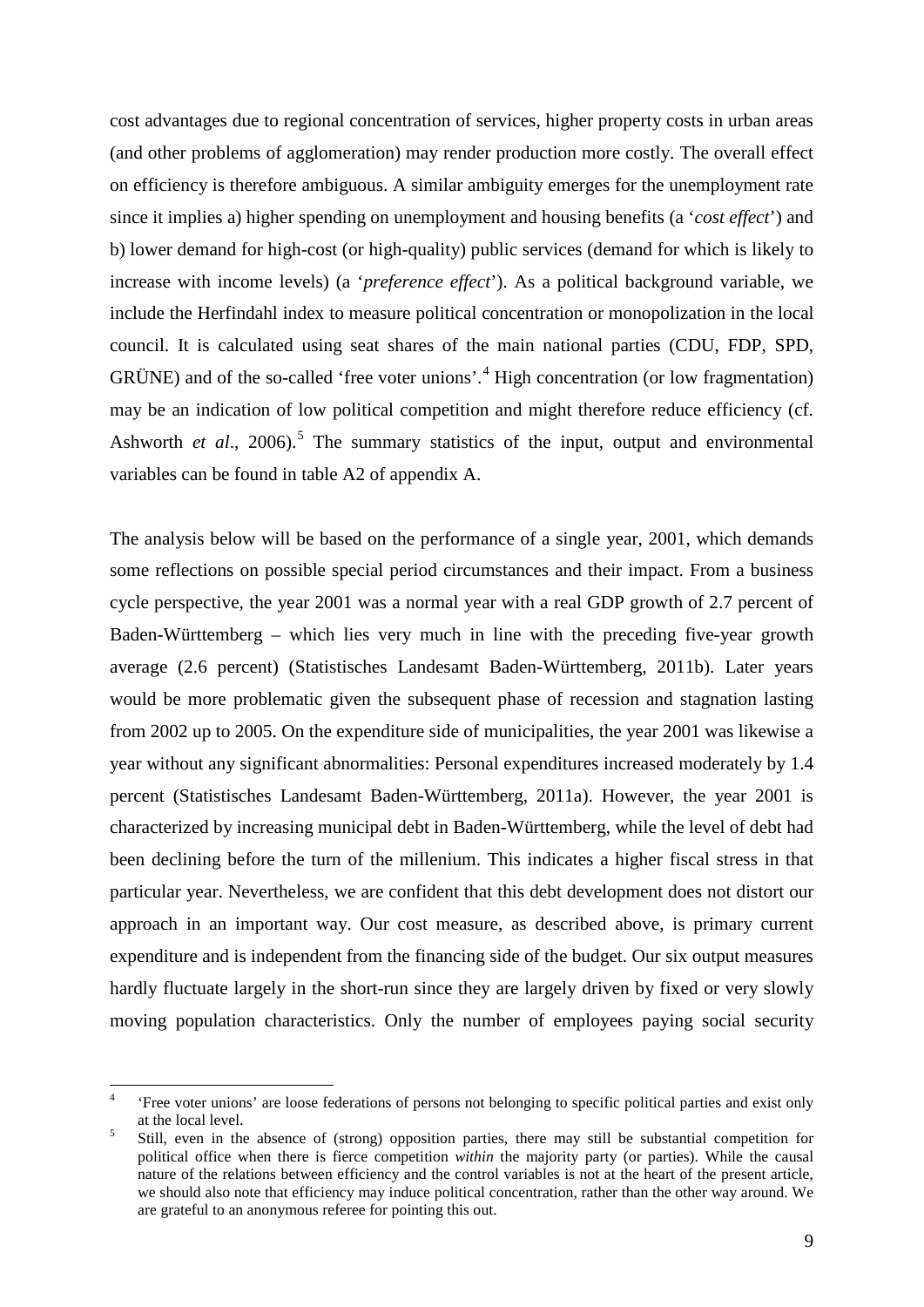contributions will react to the business cycle, which is, however, uncritical given the normal cyclical situation in the year of analysis.

## 3.2. Efficiency estimation: empirical approaches<sup>[6](#page-9-0)</sup>

Determining the efficiency of a given number of decision-making units firstly requires the selection of a set of input-output combinations that designate efficient behaviour (i.e. those combinations where the inputs are most productively used). Then, in a second step, one can designate deviations from this 'best practice frontier' as inefficiency. Both these steps have been addressed in a number of different ways in the literature (for an introduction, see Lovell, 1993). Specifically, the best practice frontier can be generated either parametrically or nonparametrically. In non-parametric approaches such as Data Envelopment Analysis (DEA; Farrell, 1957) or Free Disposal Hull (FDH; De Prins *et al*., 1984), the frontier is generated as a piecewise linear envelopment of the data. Parametric approaches, on the other hand, determine the best practice frontier on the basis of a specific functional form using advanced econometric techniques. In evaluating deviations from this best practice frontier, early studies interpreted any deviation as inefficiency (a deterministic approach). This, however, is problematic since observed levels of inputs and outputs in real-world applications may be subject to measurement errors or other stochastic influences. In addition, even communities with an identical institutional setting may differ substantially in natural (e.g. geographical) or socio-economic (e.g. extent of unemployment etc.) restrictions on public service provision, which may even further distort the picture. To the extent that this is the case, one should attempt to differentiate between these 'errors' and inefficiency (using a stochastic approach).

We build on the stochastic, parametric approach to efficiency measurement developed by Aigner *et al*. (1977) and Meeusen and van den Broeck (1977). At the risk of oversimplification, this methodological approach essentially relies on the estimation of a production or cost function upon which "inefficiency is identified with [the] disturbances in [this] regression model" (Greene, 1993, 68). In other words, observed deviations from the estimated frontier isoquant are interpreted as indicative of the inefficiency of a given decisionmaking unit. Importantly, however, given the possible presence of measurement errors in the input and output variables employed, not the entire deviation from optimal performance is necessarily reflecting inefficient behaviour (see above). Fortunately, to distinguish between measurement error and inefficiency, stochastic approaches to efficiency measurement provide

<span id="page-9-0"></span><sup>&</sup>lt;sup>6</sup> For more details, see Geys and Moesen (2009a).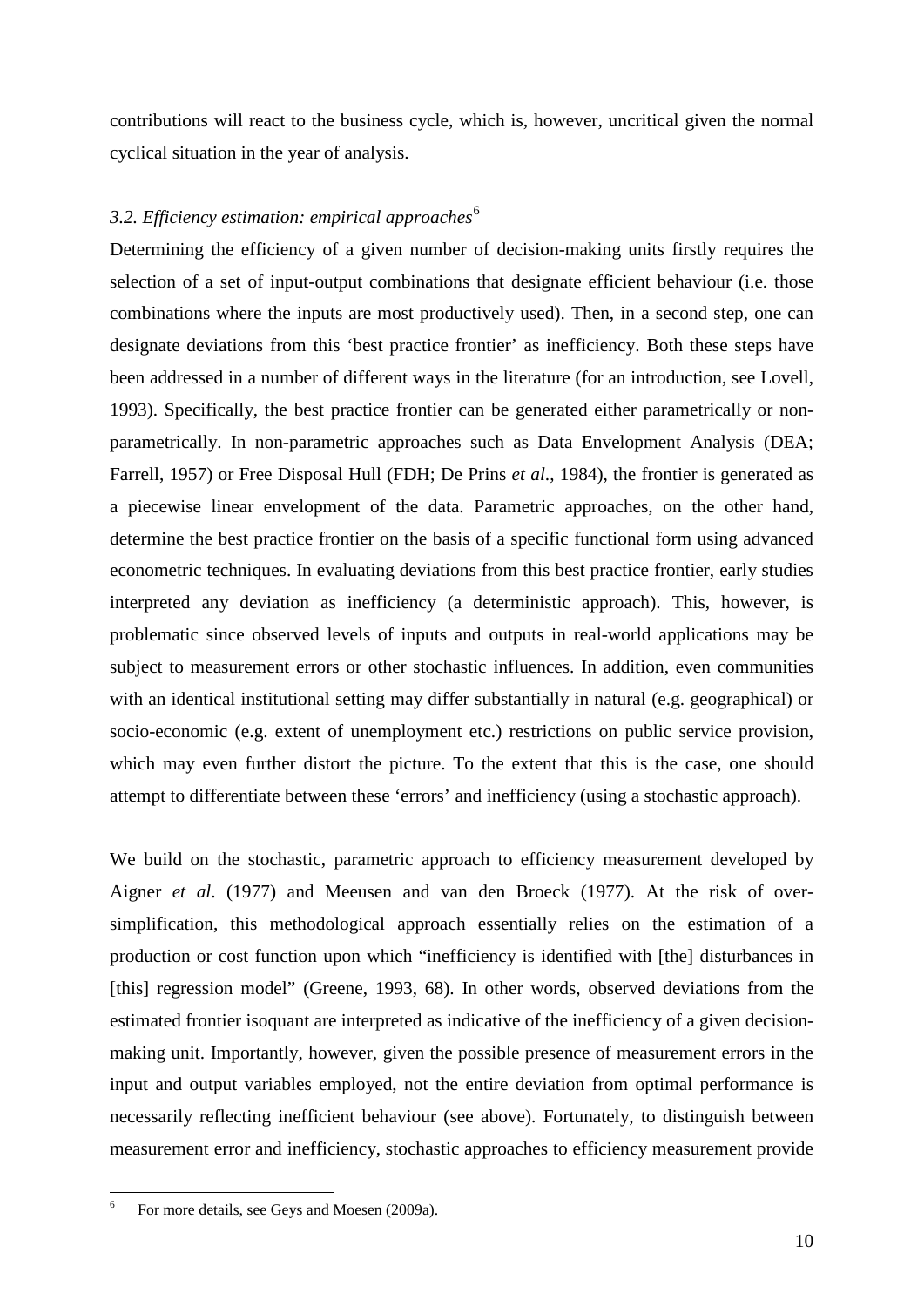the opportunity to (non-trivially) separate the observed deviations from optimal performance into random white noise and inefficiency. Technically, and employing a translogarithmic specification (cf. Christensen *et al*., 1973), a parametric frontier model can be written as (dropping subscripts for decision-making units for convenience):

$$
\ln C = \alpha + \sum_{r=1}^{s} \beta_r \ln y_r + \frac{1}{2} \sum_{r=1}^{s} \sum_{q=1}^{s} \lambda_{rq} \ln y_r \ln y_q + \underbrace{v+u}_{=\varepsilon} \tag{1}
$$

where C designates the input indicator (which in effect can be interpreted as the money equivalent of multiple inputs), y indicates the various output indicators, s points to the number of outputs incorporated in the model and  $\beta_r$  and  $\lambda_{rq}$  are parameters to be estimated. The translogarithmic function in equation (1) extends the more basic Cobb-Douglas type cost or production function. Specifically, in a Cobb-Douglas function, the third term on the right hand side of equation (1) is absent: i.e. only the (logged) levels of the outputs are included (i.e., ln  $y_r$ ) and not the squared values, nor the cross-product terms (i.e., ln  $y_r$  ln  $y_q$  with  $r$ ,  $q$  = *1,…,s*). Obviously, the use of Cobb-Douglas versus translogarithmic functional form can be tested by assessing whether the coefficients  $\lambda_{\text{rq}}$  are jointly significantly different from 0, and we report both sets of results below.

As mentioned, the parametric method allows one to distinguish between the effects of measurement error and inefficiency. This is achieved by introducing a composed error term consisting of a symmetric component (*v*) (generally assumed to be white noise) and a onesided non-negative component  $(u \ge 0)$  representing inefficiency. The latter component is mostly assumed to follow a half-normal or a truncated normal distribution (cf. De Borger and Kerstens, 1996; Méon and Weill, 2005). Both error components are assumed to be independent and uncorrelated. While estimation of equation (1) provides values for the composed error term  $(v + u)$ , Jondrow *et al.* (1982) and Bauer (1983) show that, for any organisation i, the conditional distribution of  $u_i$  given  $(v_i + u_i)$  contains all available information about u<sub>i</sub>. As a consequence, this information can be used to generate point estimates for the inefficiency component of any given decision-making unit i. One can thereby either build on the mean or the mode of this conditional distribution (see Jondrow *et al*., 1982; Bauer, 1983), though both generally lead to comparable results in empirical applications (hence, we will only report the results based on the mean of the conditional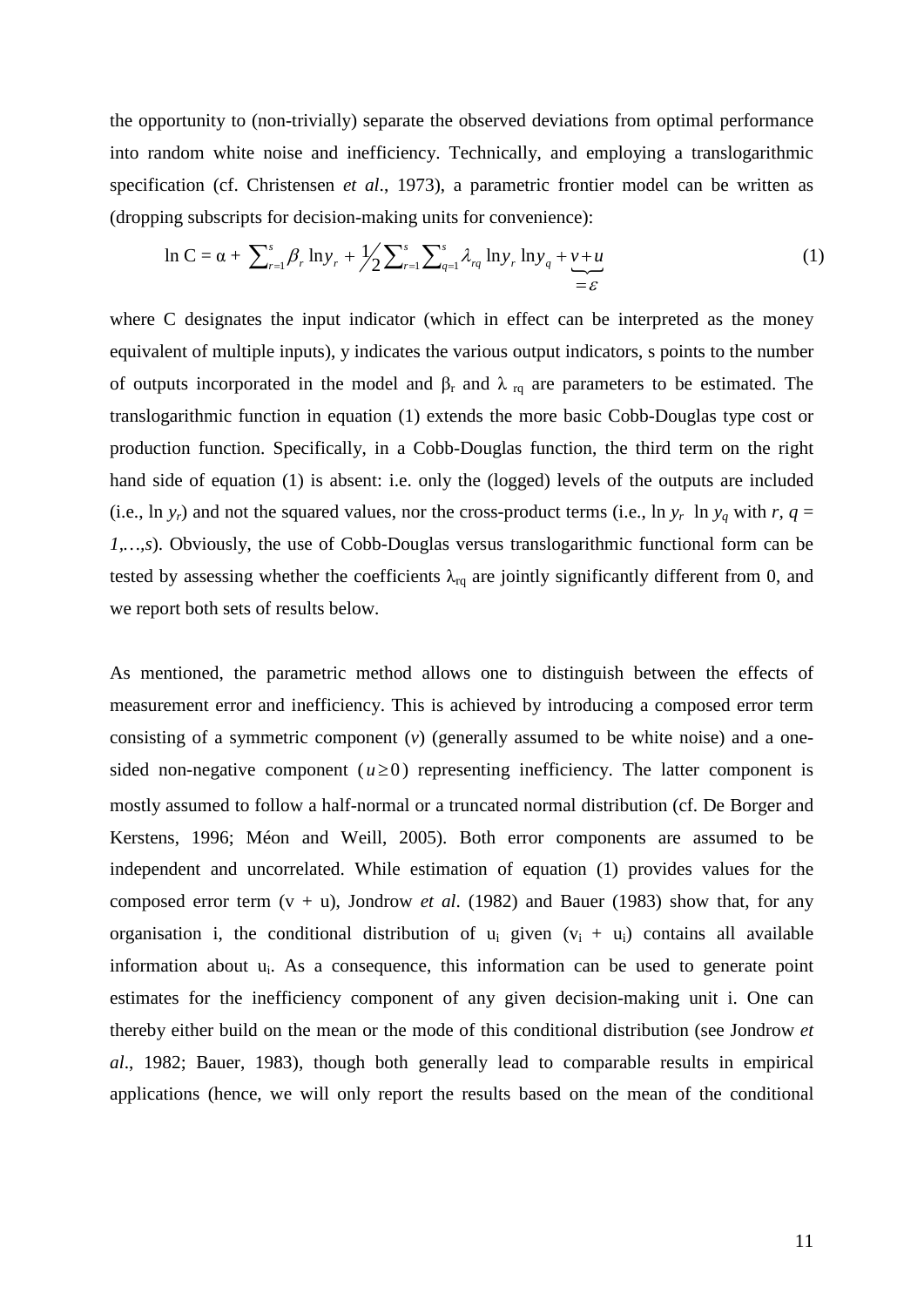distribution in section 3.3). These point estimates indicate to what extent inputs can be reduced without reducing current output levels.<sup>[7](#page-11-0)</sup>

Two possible problems should be mentioned. Firstly, cost function based approaches along the lines of equation (1) could be challenging due to heterogeneity of factor costs across the jurisdictions under scrutiny. Fortunately, factor price divergence is not substantially affecting our application since the costs of labour and capital are identical for the municipalities of Baden-Württemberg (i.e. they face the same interest rates and wages). Interest rate homogeneity is given by the fact that a) all municipalities have access to the same capital market and b) the federal government guarantees the absence of differences in risk premiums for all German jurisdictions. Identical wages are guaranteed via a uniform collective labour agreement.

Secondly, the efficiency estimates as derived from equation (1) treat all municipalities on the same footing. However, exogenous (or non-discretionary) influences may shape local government performance (Battese and Coelli, 1995; Stevens, 2004). Indeed, certain characteristics of a municipality may affect how successful the local government is in carrying out its tasks, even though it cannot affect these elements in the short (or even long) run. Examples of such external forces are the geographic characteristics of the area or the socio-economic make-up or density of the population. A municipality in a hilly region is likely to spend more money on a given level of road infrastructure, but should therefore not necessarily be deemed less efficient in carrying out this task. Disregarding the effect of such background factors can thus lead to an overestimation of government inefficiency. We address this issue by assuming that the inefficiency term (u) in the error of equation (1) is a function of a set of background variables (cf. Battese and Coelli, 1995). In other words, and as discussed in Coelli (1996), u is "assumed to be independently distributed as truncations at zero of the  $N(m_{it}, \sigma_u^2)$  distribution where  $m_{it} = \delta z_{it}$ " (p. 7). In this extension,  $z_{it}$  is a vector of background variables (for municipality *i* and time period *t*) which are expected to influence (in)efficiency and  $\delta$  is a vector of parameters to be estimated. Technically, this corrects the derived efficiency measures for the existence of non-discretionary factors and leads to the following modified model:

<span id="page-11-0"></span> <sup>7</sup> Building the best practice frontier based on the decision-making units at hand by definition implies that the ensuing efficiency measures are relative rather than absolute measures – and only have meaning within the specific sample employed. This clearly holds for all the procedures brought forward, and should be kept in mind in empirical applications.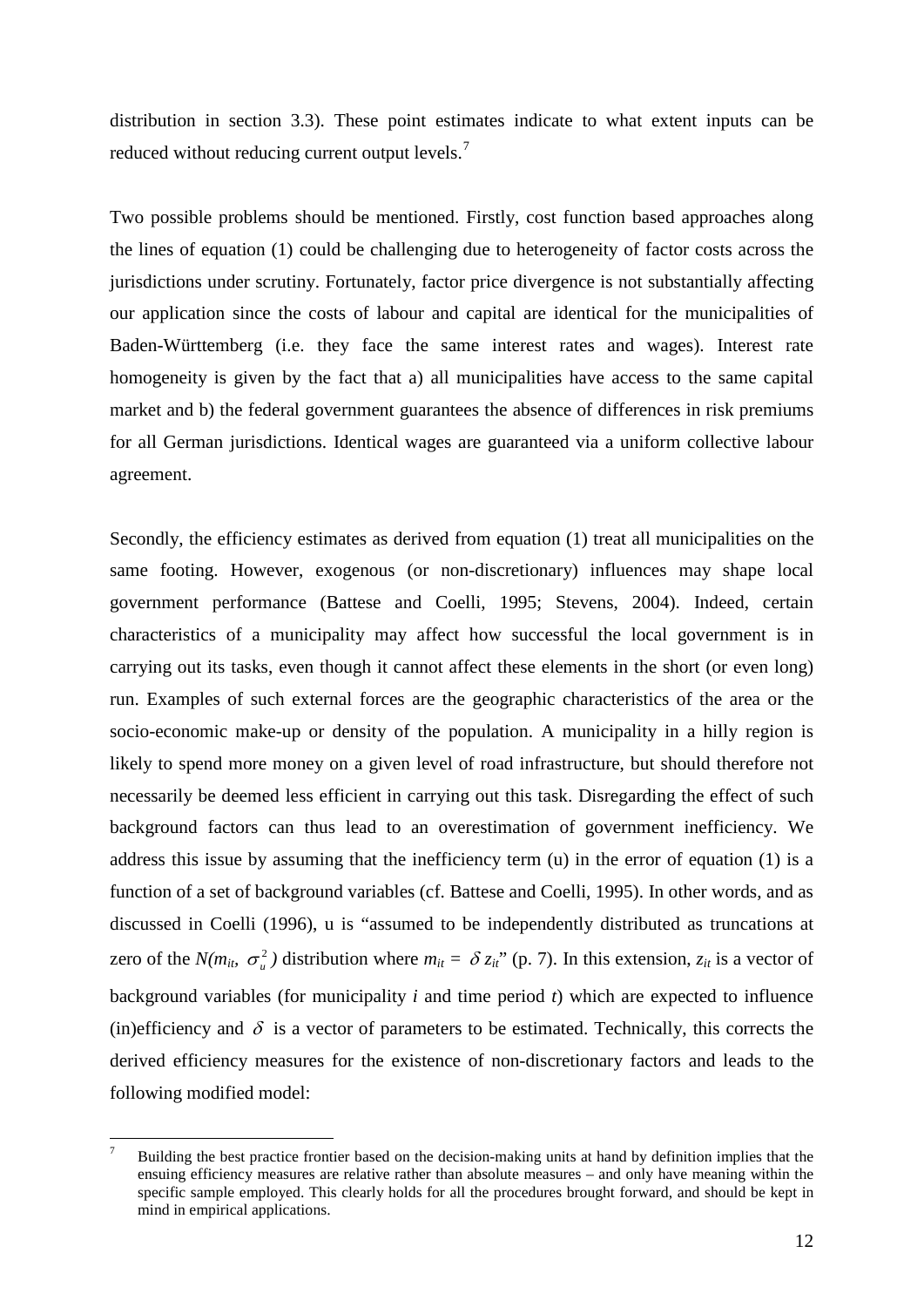$$
\ln C = \alpha + \sum_{r=1}^{s} \beta_r \ln y_r + \frac{1}{2} \sum_{r=1}^{s} \sum_{q=1}^{s} \lambda_{rq} \ln y_r \ln y_q + v + u \tag{2}
$$

$$
u = \gamma + \sum_{i=1}^{I} \delta_i z_i + w \tag{3}
$$

where the error term of equation (3), *w*, is defined by the truncation of the normal distribution with zero mean and variance  $\sigma^2$  (Battese and Coelli, 1995). The latter assumption assures that the inefficiency component *u* can only take values bigger than or equal to zero. Clearly, a complete coverage of all relevant  $y$  and  $z_i$  would be necessary to derive the real extent of inefficiency – and the possible cost cuts given the municipality's output. As data limitations make this unattainable, we must be cautious to equate observed 'inefficiencies' with realizable cost savings. Nevertheless, even with an incomplete coverage, *u* offers valuable insights in the municipalities' 'value for money'. These subtleties should, however, be kept in mind if we speak about inefficiencies in the following empirical analysis.

#### *3.3. Efficiency results*

The results – obtained using FRONTIER 4.1 (developed by Coelli, 1996) – are summarized in Table 1. Specifically, we estimate three related models. The first disregards the effect of background variables and could be seen as a 'baseline' model (presented in columns (1) and (4)). In the second model, we include the socio-economic background variables (unemployment and population density) (columns (2) and (5)) while in the third model we also incorporate the Herfindahl index (columns (3) and (6)). In each case, we estimate both a Cobb-Douglas (columns (1), (2), (3)) and translogarithmic cost function (columns (4), (5), (6)). By definition, the municipalities lying on the best practice frontier reach efficiency scores of one, the other, less efficient exhibit efficiency scores that are bigger than one. Note that the estimated best-practice frontier is effectively shifted outwards until it just 'touches' the most efficient municipality when we calculate the (in)efficiency values reported in Table 1. Hence, only one municipality will generally be 'efficient' and thereby constitute the most efficient comparison case (making the reported efficiency measures relative rather than absolute indicators; see also note 7). Full results of all these estimations are provided in table A1 of appendix A.

*Table 1: Summary statistics on the cost efficiency of the local governments in Baden Württemberg in 2001 (N=1021)*

| Cobb-Douglas |          |             | <b>Translog</b> |          |             |
|--------------|----------|-------------|-----------------|----------|-------------|
| No control   | Socio-   | All control | No control      | Socio-   | All control |
| variables    | economic | variables   | variables       | economic | variables   |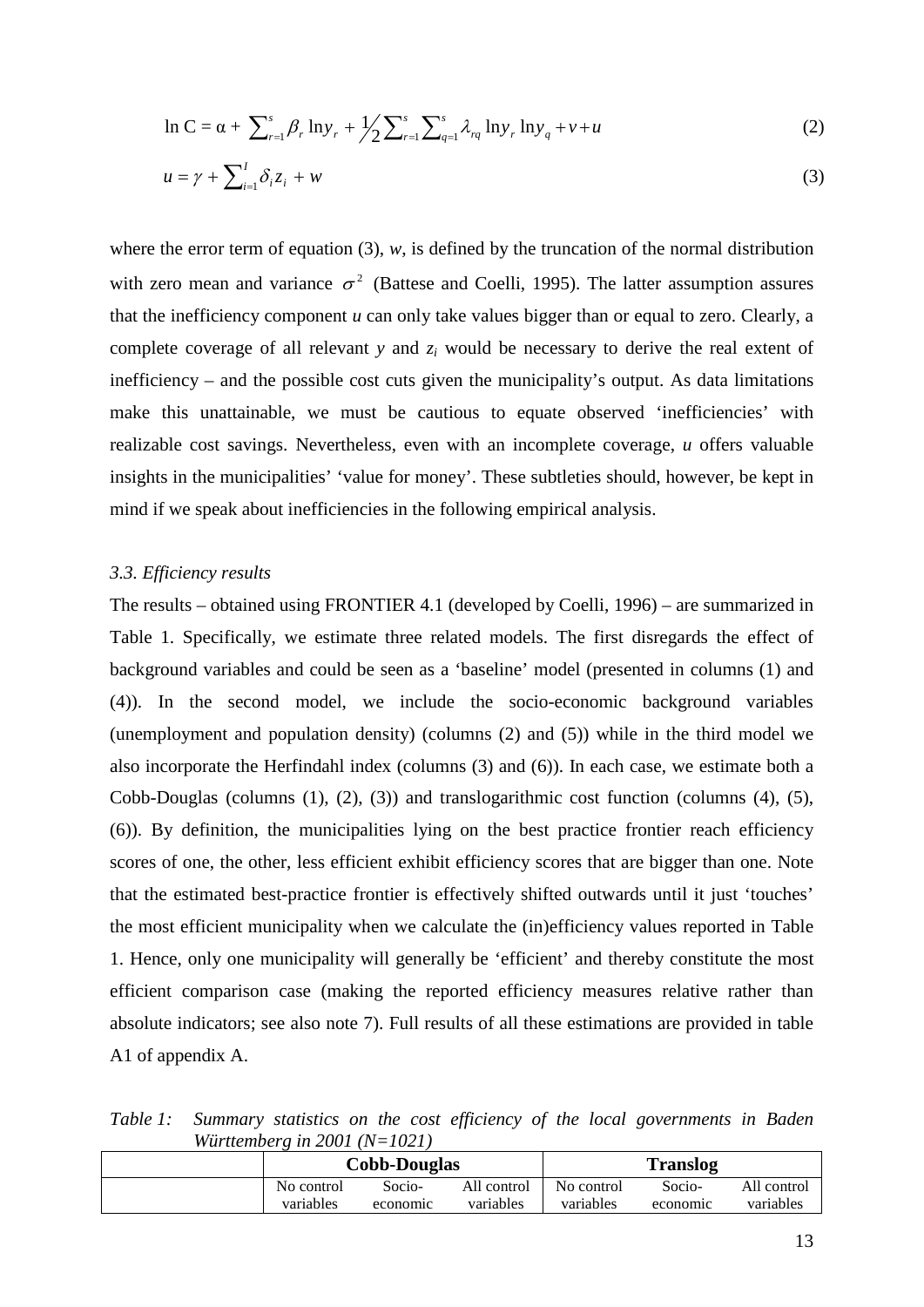|                    | (1)   | controls $(2)$ | (3)   | (4)   | controls $(5)$ | (6)   |
|--------------------|-------|----------------|-------|-------|----------------|-------|
| Average            | 1.229 | 1.138          | 1.141 | 1.202 | 1.120          | 1.122 |
| Standard deviation | 0.203 | 0.176          | 0.179 | 0.159 | 0.134          | 0.136 |
| Minimum            |       |                |       |       |                |       |
| Maximum            | 4.355 | 4.566          | 4.499 | 3.500 | 3.708          | 3.666 |
| Number efficient   |       |                |       |       |                |       |

As can be seen from table 1, disregarding background variables (columns (1) and (4)), local governments in Baden-Württemberg are characterized by cost levels which are approximately 20% to 23% above the efficient frontier. When we include political and socio-economic background variables into the estimation, inefficiency is reduced (as expected). Still, costs remain roughly 12% to 14% above the efficient level (column (3) and (6)). Although, as explained above, we should be cautious to equate these inefficiencies with potential cost cuts, it should be kept in mind that the frontier generated by the sample of municipalities will by construction be at least as high as the 'true' frontier. This implies that the efficiency ratings provided in table 1 are best regarded as a lower limit of 'true' inefficiency.

It is clear that the Baden-Württemberg local governments show a substantial heterogeneity with regard to their 'value for money' (as represented by the standard deviation in inefficiency scores). The variation in efficiency ratings is also represented in figure 2. This histogram shows the number of municipalities (on the Y-axis) with a given level of inefficiency (on the X-axis), using results from the translogarithmic specifications. Light-grey cubes are inefficiency scores without control variables, black cubes represent inefficiency scores when controlling for socio-economic background variable and dark-grey cubes depict inefficiency scores when including all control variables.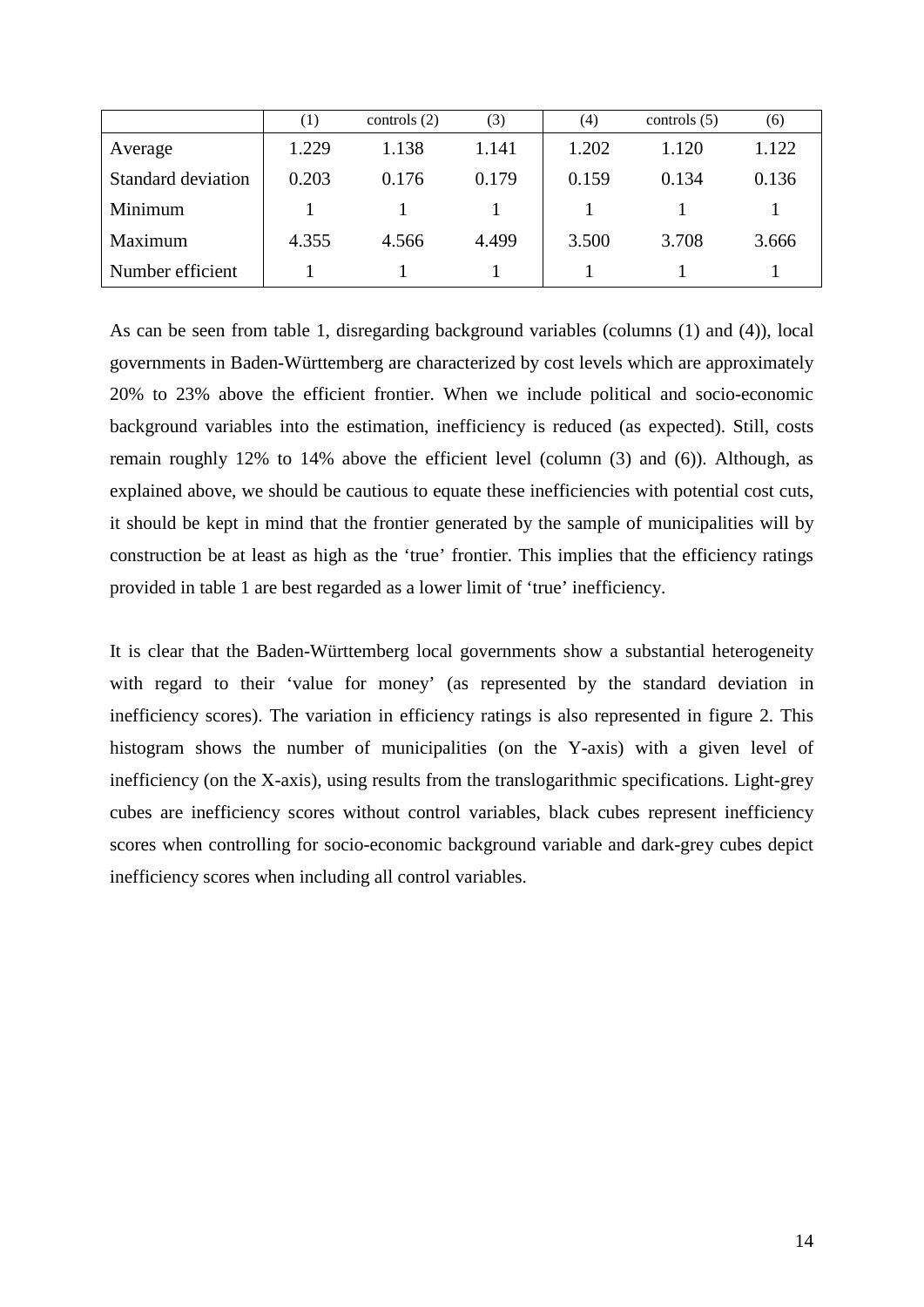

*Figure 2: Baden-Württemberg local governments' cost inefficiency in 2001 (N=1021)*

Note: Results based on translogarithmic cost function.

It is obvious from figure 2 that the distribution of inefficiency has a large right-hand tail. Most municipalities have a limited degree of inefficiency, though some are deemed to be very inefficient. Although a positive reading of our results might suggest that currently inefficient municipalities have some leeway for improvements in efficiency without resorting to extensive, and politically costly, tax increases to (re-)balance their budgets, it remains doubtful that such municipalities are able to increase their efficiency under adverse conditions. To the extent that municipalities remain equally (in)efficient in the future, public finances are likely to become more severely constrained in inefficient municipalities (e.g., due to population change, see Geys *et al*., 2008). Not shown in the figure is that mainly the smaller municipalities (especially those under 3000 inhabitants) are found to be relatively inefficient while municipalities between approximately 6000 and 9000 inhabitants are deemed most efficient (details available upon request). One key driving force behind this relative inefficiency of especially the smallest municipalities appears to be their greater inability to exploit economies of scale in the provision of public goods. Indeed, smaller municipalities in Baden-Württemberg operate under conditions where the cost of public provisions increases significantly slower than one-to-one with population size increases. In other words, costs per capita would reduce by increasing the average scale of production. As also shown in more detail in Geys *et al*. (2008), such economies of scale become (close to) exhausted once population size exceeds the threshold of approximately 5500 to 6000 inhabitants. From a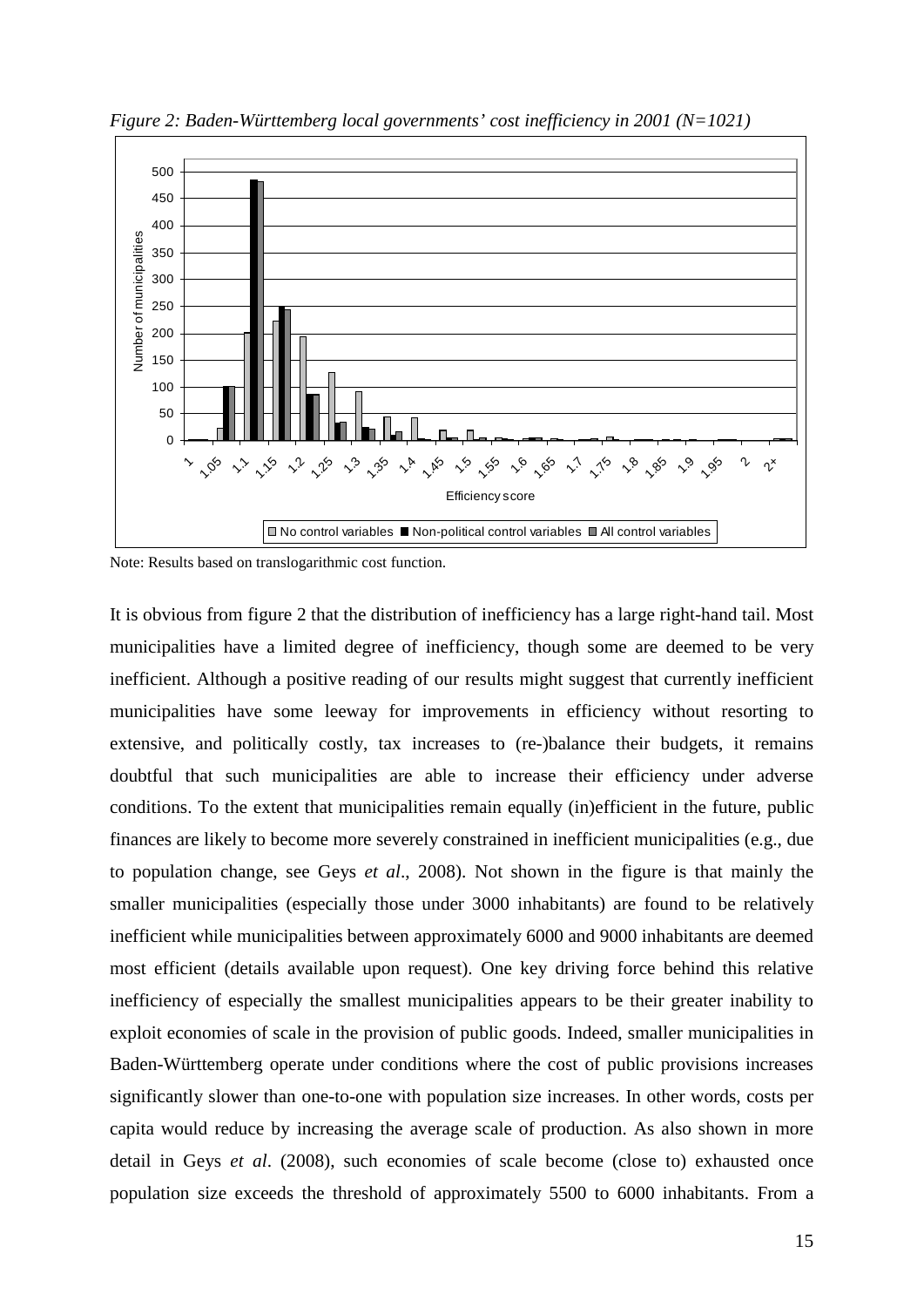policy perspective, this suggests that municipal mergers among particularly the smallest municipalities may prove beneficial in reaching a more optimal size of government at the local level (taking, of course, into account the practical feasibility of, and the local sensitivities involved in, such a policy). Still, although economies of scale clearly play an important role in the inefficiency of smaller municipalities, our data, unfortunately, do not allow us to examine the potential importance of other factors such as (concerns about) the relative lack of professional mayors and/or more experiences administrators in smaller municipalities. To the extent that such factors play a role as well, municipal mergers might be insufficient to tackle the relative inefficiency of small jurisdictions, and measures more directly aimed at improvements in local governance should likewise be contemplated.

It must, moreover, be stressed that our analysis excludes the costs of service provision through the district level, which the municipalities finance through their contributions (see section 2). Since these contributions are not part of our dependent variable due to lack of sufficiently detailed data, the analysis remains necessarily incomplete. If district provision of services plays a comparable role for all municipalities, this would not affect our results. However, with standard economies of scale arguments we would expect district provision of services to be more important for smaller municipalities. From that perspective, municipal cost numbers might be biased downwards for smaller municipalities. This would bias our results towards a seemingly larger efficiency of smaller municipalities. This strengthens our belief in our result that mainly the smaller municipalities show larger inefficiencies. Our results could in effect be taken as a conservative estimate of smaller municipalities' inefficiencies.

Before concluding, it may be of interest to point to the findings of the non-discretionary variables included in the model. These results, provided in table A1 of appendix A, indicate that the unemployment rate does not robustly affect inefficiency. Hence, no clear statement of the effect of unemployment on the (technical) efficiency in the municipalities of Baden-Württemberg can be made. Population density, on the other hand, significantly increases measured inefficiency in all specifications. This indicates that cost disadvantages resulting from, say, higher property prices outweigh agglomeration advantages. This result may also reflect the fact that large cities tend to have central place functions, such as the arts and culture (cf. Heilbrun, 1992), which significantly affects their cost structure. Finally, as expected, political concentration (proxied by the Herfindahl index) significantly reduces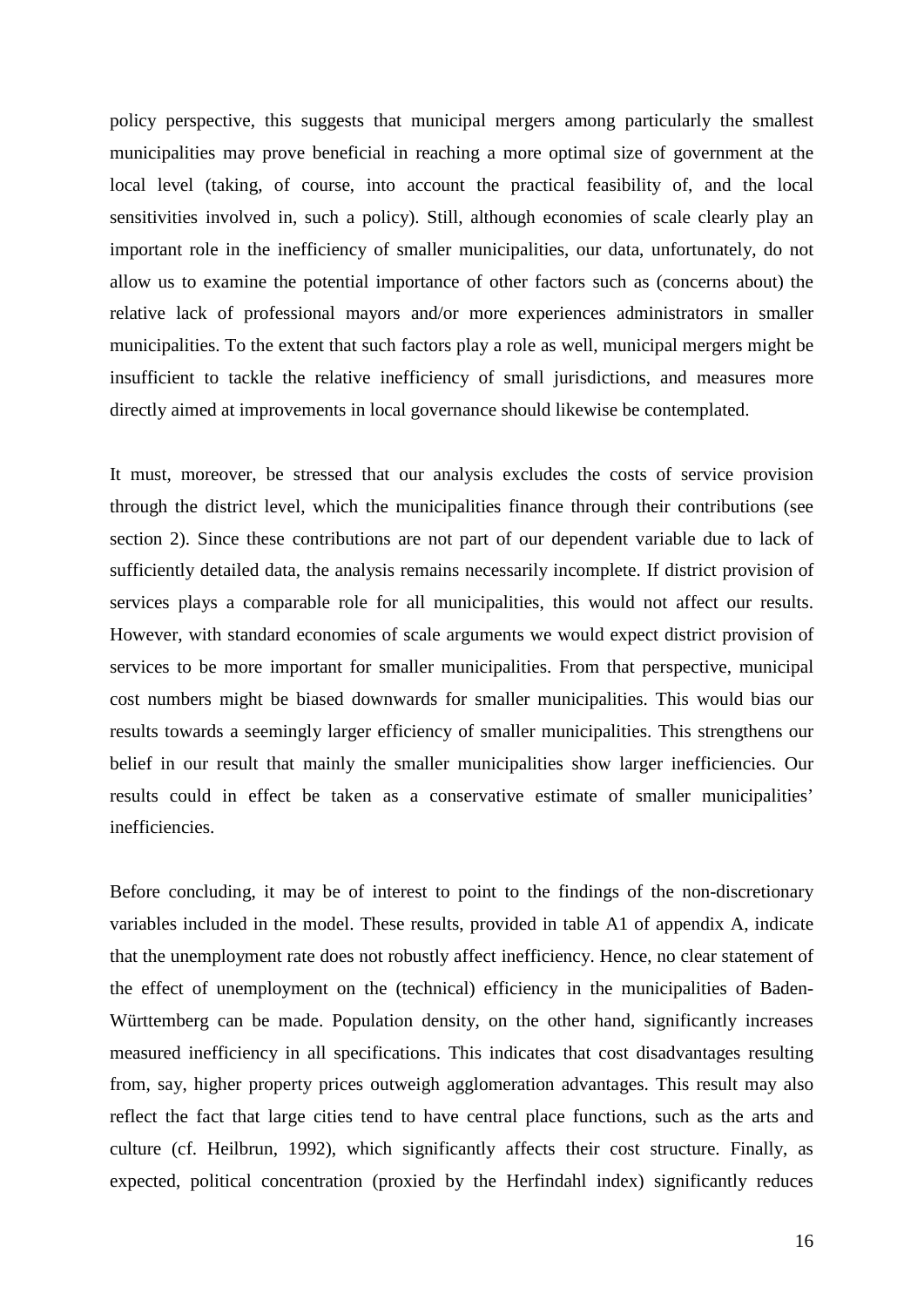efficiency. This indicates that high levels of political competition are associated with high efficiency – a result in line with our theoretical expectations (see also Ashworth *et al*., 2006).

## **4. Concluding discussion**

This article investigated that overall (or 'global') cost efficiency of local public good provision in German municipalities. We use a sample of more than 1000 municipalities in the state of Baden-Württemberg for the empirical analysis. Our first major finding in this context is the substantial heterogeneity in the efficiency of public service production – even under a uniform institutional setting as it is given for the municipalities in Baden-Württemberg. We show, that, on average, the municipalities of Baden-Württemberg produce their output with costs roughly 12% to 14% above the efficient frontier as identified by means of a stochastic frontier analysis - even when taking account of different socio-economic and political constraints. Such inefficiency seems especially concentrated in smaller municipalities. At first sight, this unexploited potential might appear as a cushion for bad times once population shrinkage materializes. A more pessimistic interpretation, however, is to take these inefficiencies as an indicator of poor performance generally, and with respect to adverse economic and fiscal developments in particular. Following this view, municipalities which are characterized by low efficiency scores under the current demographic situation are likely to incur significant difficulties in the future, when demographic decline gains force. One can indeed expect that inefficiencies augment when these low performing municipalities are faced with the challenge to adjust their public services to, for instance, the needs of a changing and shrinking population.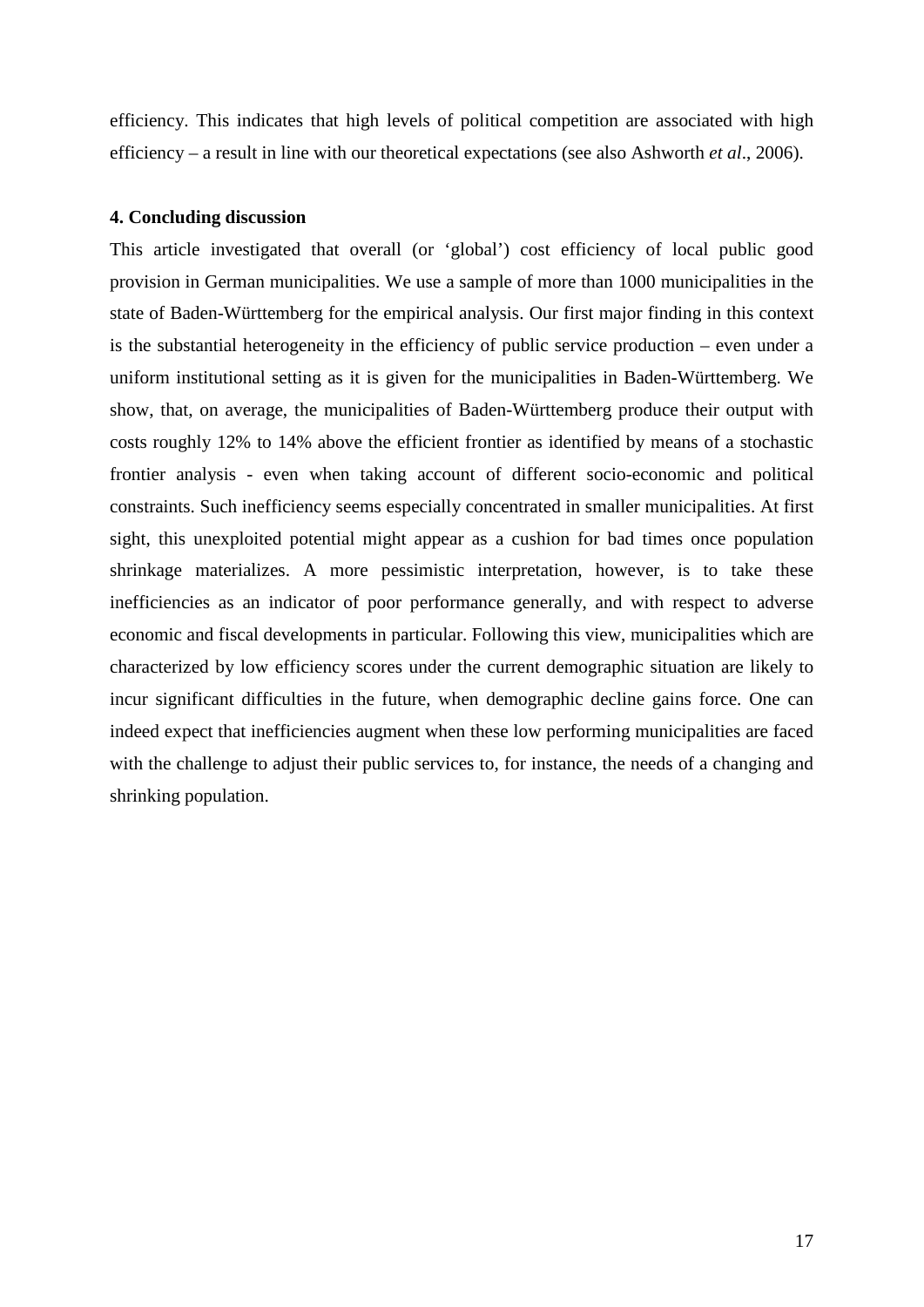#### **References**

- Ashworth, J., B. Geys. B. Heyndels, and F. Wille (2006). Political Competition and Local Government Performance: Evidence from Flemish Municipalities, paper presented at the annual EPCS Meeting, April 2006, Turku (Finland).
- Aigner, D.J., C.A.K. Lovell, and P. Schmidt (1977). Formulation and estimation of stochastic frontier production function models. *Journal of Econometrics,* 6: 21–37.
- Balaguer-Coll, M.T., D. Prior, and E. Tortosa-Ausina (2007). On the determinants of local government performance: A two-stage nonparametric approach. *European Economic Review*, 51(2): 425-451.
- Battese G.E., and T.J. Coelli (1995). A Model for Technical Efficiency Effects in a Stochastic Frontier Production Function with Panel Data. *Empirical Economics*, 20: 325-332.
- Bauer, P.W. (1983). A Technique for Estimating a Cost System that allows for Inefficiency. *Federal Reserve Bank of Cleveland Working Paper*, No. 8704.
- Bönisch, P. (2011), Effiziente Strukturen und Regulierung des Kinderbetreuungssektors, Martin-Luther-Universität Halle-Wittenberg, *mimeo*.
- Borge, L.-E., T. Falch, and P. Tovmo (2008). Public Sector Efficiency: The Roles of Political and Budgetary Institutions, Fiscal Capacity and Democratic Participation. *Public Choice,* 136(3-4): 475-495.
- Christensen, L.R., D.W. Jorgenson, and L.J. Lawrence (1973). Transcendental logarithmic production frontiers. *Review of Economics and Statistics,* 55(1): 28–45.
- Coelli T.J. (1996). A Guide to FRONTIER version 4.1: A Computer Program for Stochastic Frontier Production and Cost Function Estimation. *CEPA Working papers*, No. 7/96.
- De Borger, B., K. Kerstens, W. Moesen, and J. Vanneste (1994). Explaining differences in productive efficiency: An application to Belgian municipalities. *Public Choice,* 80: 339- 358.
- De Borger, B., and K. Kerstens (1996). Cost efficiency of Belgian local governments: A comparative analysis of FDH, DEA and econometric approaches. *Regional Science and Urban Economics,* 26: 145-170.
- De Borger, B., and K. Kerstens (2000). What is known about municipal efficiency? The Belgian case and beyond. In: *Public Provision and Performance: Contributions from Efficiency and Productivity Measurement*, ed. J. Blank, 299-330. Elsevier: Amsterdam.
- De Prins, D., L. Simar, and H. Tulkens (1984). Measuring labour efficiency in post offices. In: *The Performance of Public Enterprises: Concepts and Measurement*, eds. M. Marchand, P. Pestieau and H. Tulkens, 243-267. Amsterdam: North Holland.
- De Witte, K. and B. Geys (2011), Evaluating efficient public good provision: Theory and evidence from a generalised conditional efficiency model for public libraries, *Journal of Urban Economics*, 69(3): 319-327.
- Farrell, M. (1957). The measurement of productive efficiency. *Journal of the Royal Statistical Society, Series A: General* 120: 253-281.
- Gern, A. (2005). Kommunalrecht Baden-Württemberg. Nomos, Baden-Baden, 117-129.
- Geys, B. (2006). Looking across borders: A test of spatial policy interdependence using local government efficiency ratings. *Journal of Urban Economics*, 60 (3): 443-462.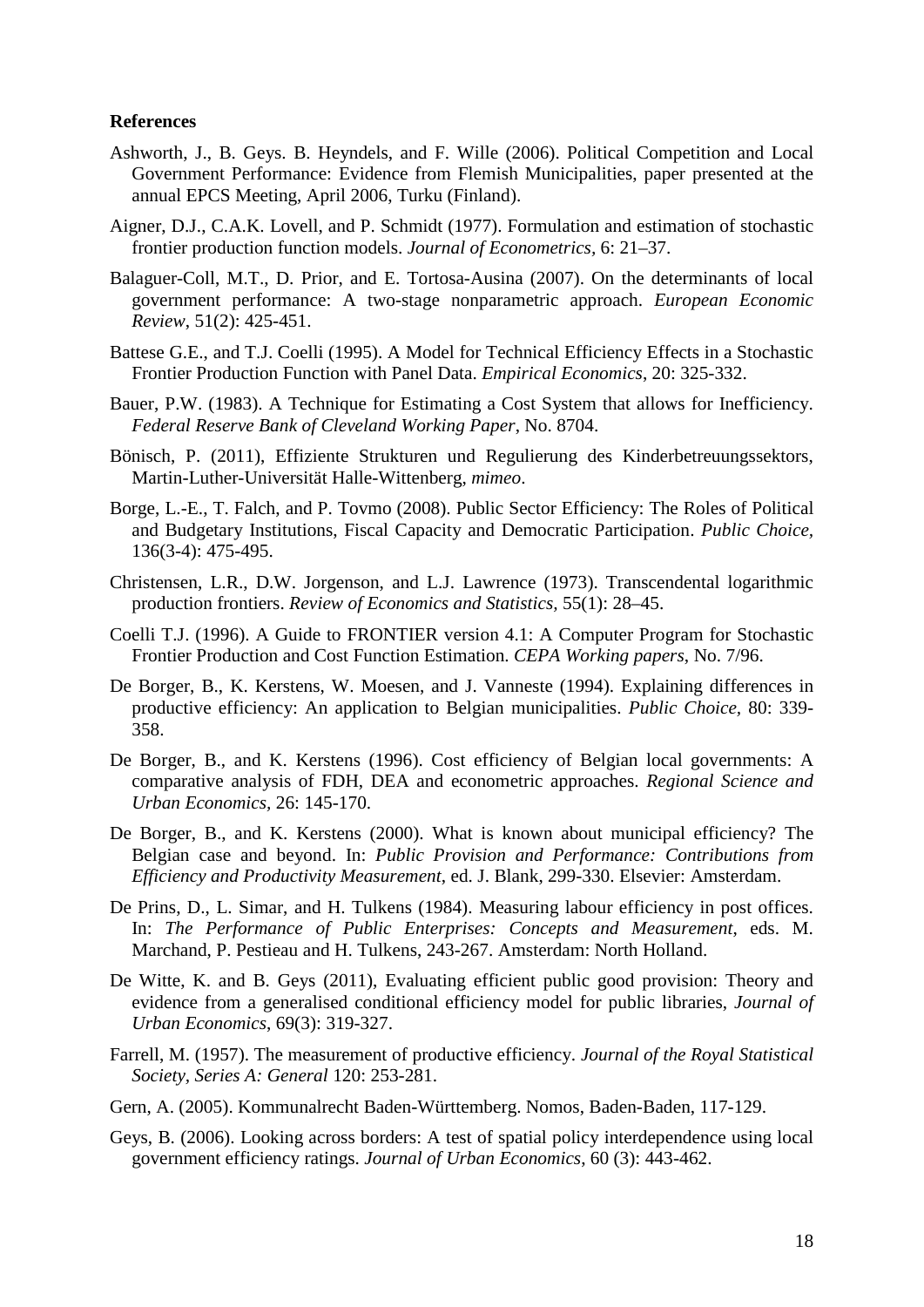- Geys, B. (2010). Wars, Presidents and Popularity: The Political Cost(s) of War Re-Examined. *Public Opinion Quarterly*, 74(2): 357-374.
- Geys, B., F. Heinemann and A. Kalb (2008), Local Governments in the Wake of Demographic Change: Economies of Scale in German Municipalities, *Finanzarchiv*, 64 (4), 434-457.
- Geys B., and W. Moesen (2009a). Measuring Local Government Technical Efficiency in Flemish Municipalities: An Application and Comparison of FDH, DEA and Econometric Approaches. *Public Performance and Management Review,* 32(4), 489-504.
- Geys B., and W. Moesen (2009b). Exploring Sources of Local Government Technical Efficiency: Evidence from Flemish Municipalities, *Public Finance and Management*, 9(1): 1-29.
- Geys, B., and J. Vermeir (2008a). Taxation and Presidential Approval: Separate Effects from Tax Burden and Tax Structure Turbulence? *Public Choice,* 153: 301-317.
- Geys, B., and J. Vermeir (2008b). The Political Cost of Taxation: New Evidence from German Popularity Ratings. *Electoral Studies,* 27(4): 633-648.
- Heilbrun, J. (1992). Art and Culture as Central Place Functions. *Urban Studies*, 29 (2): 205- 215.
- Hindriks, J., and F. Gerard (2005). Le palmares des villes et communes en Wallonie: Une approche en termes d'efficacité. *Regards Économiques,* 35: 1-16.
- Jondrow, J., C.A.K. Lovell, I. Materov, and P. Schmidt (1982). On the estimation of technical inefficiency in the stochastic frontier production function model. *Journal of Econometrics,* 19: 233-238.
- Kalb, A., B. Geys and F. Heinemann (2012), Value for Money? German Local Government Efficiency in a Comparative Perspective, *Applied Economics*, 44(2), 201-218.
- Lovell, C.A.K. (1993). Production frontiers and productive efficiency. In: *The Measurement of Productive Efficiency: Techniques and Applications*, eds. H. Fried, C.A.K. Lovell and S. Schmidt, 3-67. Oxford: Oxford University Press.
- Meeusen, W., and J. van den Broeck (1977). Efficiency estimation from Cobb-Douglas production functions with composed error. *International Economic Review,* 18 (2): 435– 444.
- Méon, P.-G., and L. Weill (2005). Does better governance foster efficiency? An aggregate frontier analysis. *Economics of Governance,* 6(1): 75-90.
- Monten, A. and C. Thater (2011). Determinants of efficiency in child care provision. *Finanzarchiv*, 67(4): 378-403.
- Niskanen, W.A. (1975). Bureaucrats and Politicians. *Journal of Law and Economics,* 18(3): 617-643.
- Petzman, S. (1992). Voters as Fiscal Conservatives. *Quarterly Journal of Economics,* 107: 327-361.
- Samapio De Sousa, M.C., and B. Stosic (2005). Technical efficiency of the Brazilian municipalities: Correcting non-parametric frontier measurements for outliers. *Journal of Productivity Analysis,* 24: 157-181.
- Seitz, H., D. Freigang, S. Högel, and G. Kempkes (2007). Die Auswirkungen der demographischen Veränderungen auf die Budgetstrukturen der öffentlichen Haushalte. *Perspektiven der Wirtschaftspolitik*, 8(2): 147-164.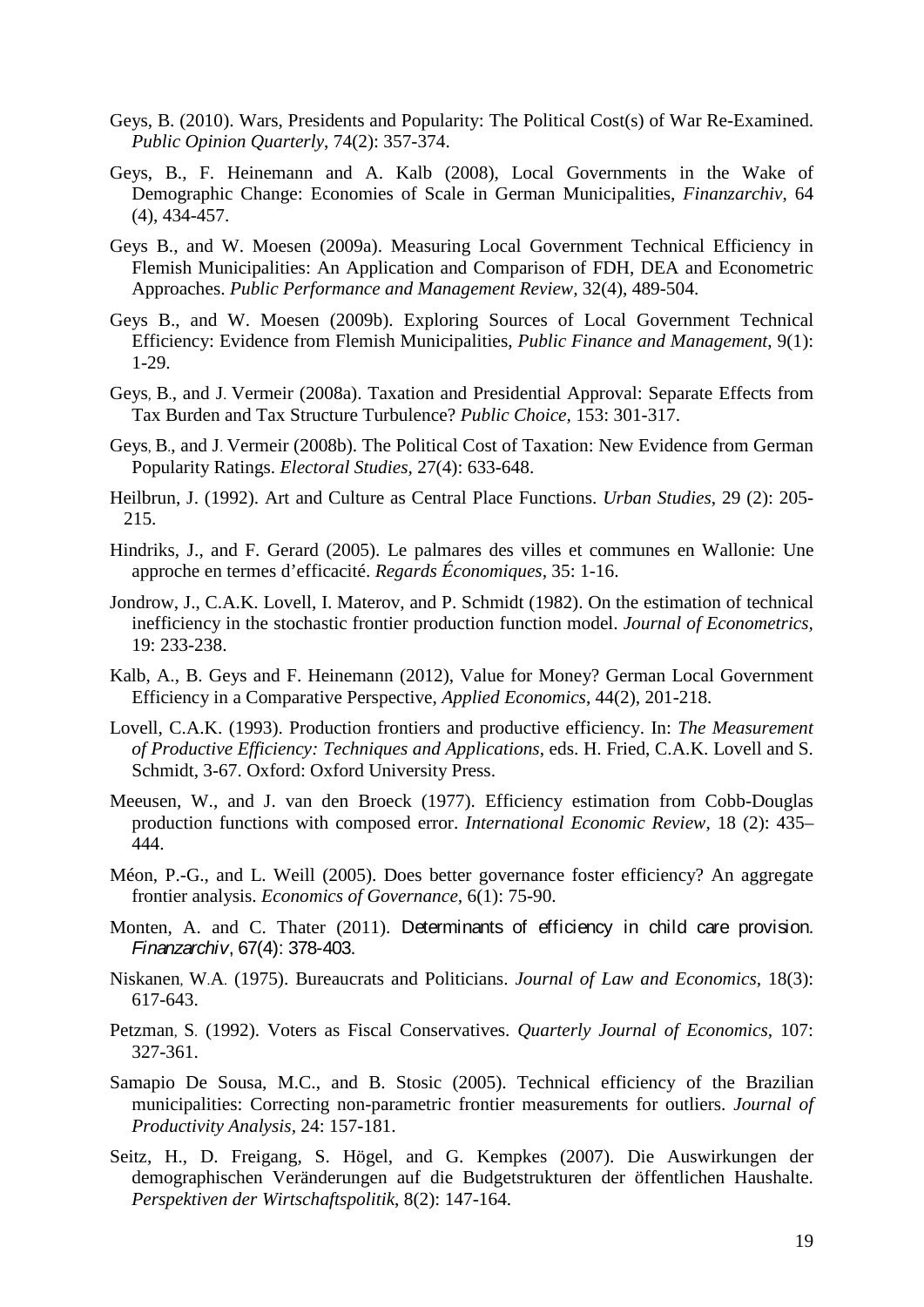- Statistisches Landesamt Baden-Württemberg (2009). Der demografische Wandel in Baden-Württemberg, Herausforderung und Chancen, Reihe Statistische analysen, 1/2009, Stuttgart: Statistisches Landesamt.
- Statistisches Landesamt Baden-Württemberg (2011a). Personalausgaben, Sachinvestitionen und Schuldenstand des Landes und der Gemeinden/Gv., http://www.statistik.badenwuerttemberg.de/FinSteuern/Landesdaten/LRt1805.asp
- Statistisches Landesamt Baden-Württemberg (2011b). Wirtschaftswachstum in Baden-Württemberg and Deutschland, /www.statistik.badenwuerttemberg.de/VolkswPreise/Landesdaten/BIPwachstum.asp.
- Stevens P.A. (2004). Accounting for Background Variables in Stochastic Frontier Analysis. *NIESR Discussion Paper*, No. 239.
- Stevens P.A. (2005). Assessing the Performance of Local Government. *National Institute Economic Review*, No. 193.
- Vanden Eeckhaut, P., H. Tulkens, and M. Jamar (1993). Cost efficiency in Belgian municipalities. In: *The Measurement of Productive Efficiency: Techniques and Applications*, eds. H. Fried, C.A.K. Lovell and S. Schmidt, 300-334. Oxford: Oxford University Press.
- Vermeir, J., and B. Heyndels (2006). Tax Policy and Yardstick Voting in Flemish Municipal Elections. *Applied Economics,* 38(19): 2285-2298.
- Worthington, A.C. and B. Dollery (2000). Frontier Efficiency Measurement Techniques. *Local Government Studies,* 26(2): 23-52.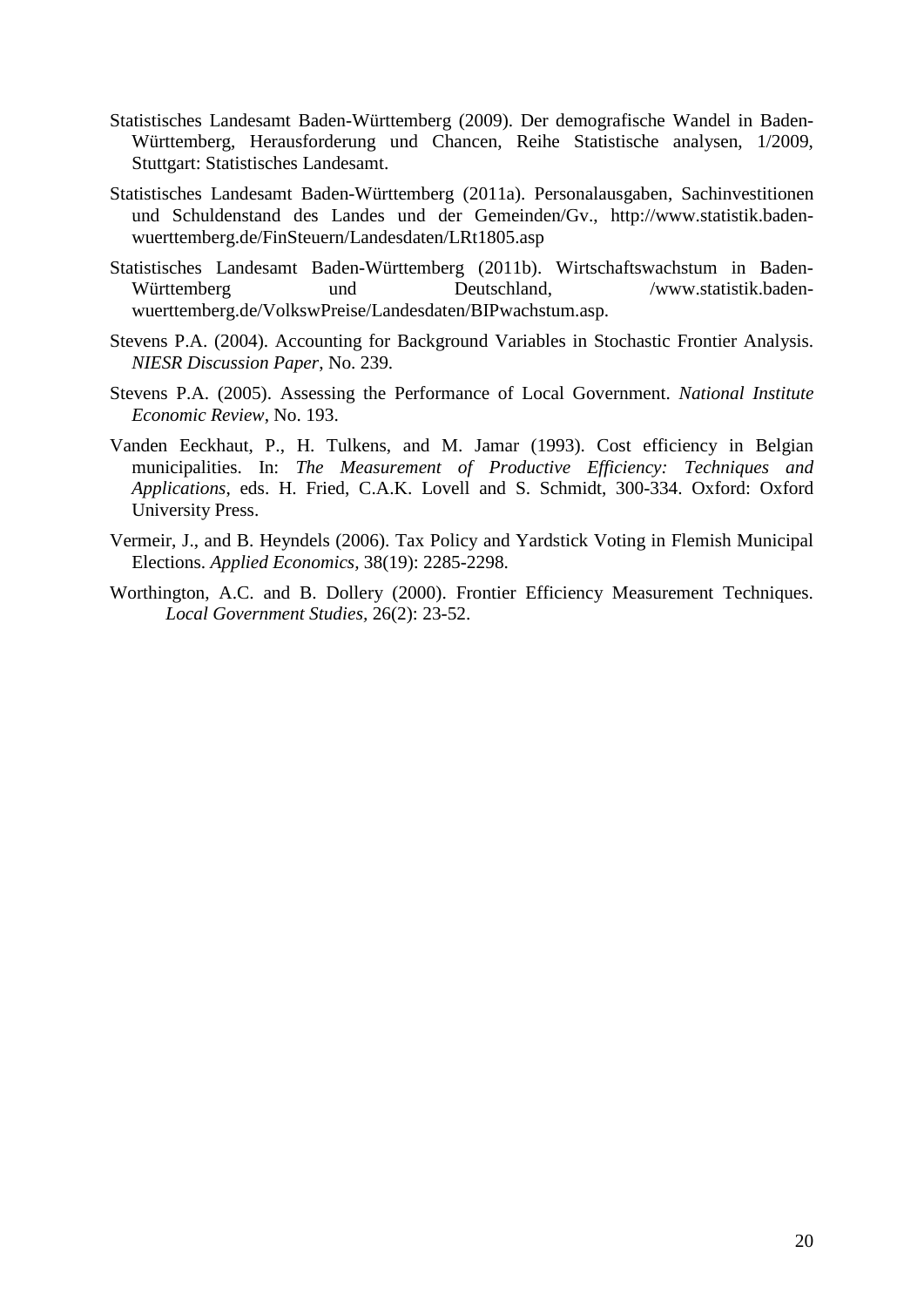# **Appendix A**

|                        | <b>Cobb-Douglas</b> |            |            | <b>Translog</b> |             |             |
|------------------------|---------------------|------------|------------|-----------------|-------------|-------------|
| Variable               | (1)                 | (2)        | (3)        | (4)             | (5)         | (6)         |
| constant ( $\beta_0$ ) | $8.303***$          | $8.590***$ | 8.516***   | 11.455***       | $11.627***$ | 12.953***   |
|                        | (55.864)            | (58.270)   | (60.753)   | (7.946)         | (6.695)     | (4.250)     |
| A: students in public  | $-0.008$            | $-0.009$   | $-0.002$   | 0.096           | 0.017       | 0.051       |
| schools                | $(-0.924)$          | $(-0.953)$ | $(-0.202)$ | (0.485)         | (0.094)     | (0.255)     |
| B: kindergarten        | $0.059*$            | $0.077***$ | $0.069**$  | $-0.066$        | $-0.050$    | 0.181       |
| places                 | (1.903)             | (2.661)    | (2.411)    | $(-0.116)$      | $(-0.099)$  | (0.194)     |
| C: recovery area       | $0.019**$           | $0.020**$  | $0.018**$  | $0.623***$      | $0.583***$  | $0.552**$   |
|                        | (2.214)             | (2.448)    | (2.158)    | (2.709)         | (2.674)     | (2.420)     |
| D: total population    | $0.680***$          | $0.631***$ | $0.641***$ | $-0.999$        | $-0.922$    | $-2.161$    |
|                        | (12.066)            | (11.737)   | (12.000)   | $(-0.957)$      | $(-0.658)$  | $(-0.936)$  |
| E: population older    | $0.140***$          | $0.151***$ | $0.157***$ | $-0.022$        | $-0.099$    | 0.904       |
| than 65                | (3.682)             | (4.211)    | (4.367)    | $(-0.024)$      | $(-0.095)$  | (0.660)     |
| F: number of social    | $0.133***$          | $0.137***$ | $0.133***$ | $0.862***$      | $0.908***$  | $0.908***$  |
| insured employees      | (10.960)            | (11.798)   | (12.381)   | (2.885)         | (3.475)     | (3.203)     |
| $A^2$                  |                     |            |            | $-0.004$        | $-0.002$    | $-0.002$    |
|                        |                     |            |            | $(-0.517)$      | $(-0.235)$  | $(-0.209)$  |
| B <sup>2</sup>         |                     |            |            | 0.021           | 0.025       | 0.025       |
|                        |                     |            |            | (0.487)         | (0.596)     | (0.554)     |
| $\mathbf{C}^2$         |                     |            |            | 0.000           | 0.002       | 0.002       |
|                        |                     |            |            | (0.039)         | (0.231)     | (0.331)     |
| $D^2$                  |                     |            |            | 0.221           | 0.189       | 0.445       |
|                        |                     |            |            | (0.946)         | (0.634)     | (0.997)     |
| $E^2$                  |                     |            |            | $-0.008$        | $-0.036$    | 0.071       |
|                        |                     |            |            | $(-0.047)$      | $(-0.227)$  | (0.408)     |
| $F^2$                  |                     |            |            | $0.101***$      | $0.091***$  | $0.091***$  |
|                        |                     |            |            | (6.797)         | (6.289)     | (6.219)     |
| $F * E$                |                     |            |            | $-0.048$        | $-0.025$    | $-0.007$    |
|                        |                     |            |            | $(-0.656)$      | $(-0.366)$  | $(-0.104)$  |
| $F \ast D$             |                     |            |            | $-0.327***$     | $-0.331***$ | $-0.340***$ |
|                        |                     |            |            | $(-2.902)$      | $(-3.329)$  | $(-3.175)$  |
| $F*C$                  |                     |            |            | 0.022           | 0.017       | 0.021       |
|                        |                     |            |            | (1.433)         | (1.177)     | (1.412)     |
| $F * B$                |                     |            |            | $0.153**$       | $0.152***$  | $0.145**$   |
|                        |                     |            |            | (2.456)         | (2.830)     | (2.436)     |
| $\overline{F^*A}$      |                     |            |            | 0.003           | 0.005       | 0.003       |
|                        |                     |            |            | (0.227)         | (0.328)     | (0.195)     |
| $E * D$                |                     |            |            | 0.159           | 0.192       | $-0.182$    |
|                        |                     |            |            | (0.381)         | (0.444)     | $(-0.336)$  |
| $E * C$                |                     |            |            | $0.104*$        | $0.102*$    | 0.090       |
|                        |                     |            |            | (1.765)         | (1.818)     | (1.584)     |
| $E * B$                |                     |            |            | $-0.315$        | $-0.286$    | $-0.149$    |
|                        |                     |            |            | $(-1.537)$      | $(-1.374)$  | $(-0.582)$  |
| $E^* A$                |                     |            |            | 0.033           | 0.008       | 0.010       |
|                        |                     |            |            | (0.538)         | (0.139)     | (0.154)     |
| $D * C$                |                     |            |            | $-0.178**$      | $-0.171**$  | $-0.157*$   |
|                        |                     |            |            | $(-2.023)$      | $(-2.048)$  | $(-1.811)$  |
| $D * B$                |                     |            |            | 0.108           | 0.101       | $-0.021$    |
|                        |                     |            |            | (0.513)         | (0.455)     | $(-0.061)$  |
| $D^* A$                |                     |            |            | $-0.041$        | 0.004       | $-0.002$    |
|                        |                     |            |            | $(-0.475)$      | (0.046)     | $(-0.025)$  |
| $C * B$                |                     |            |            | 0.004           | 0.006       | $-0.004$    |
|                        |                     |            |            | (0.084)         | (0.133)     | $(-0.076)$  |
| $\overline{C}$ * A     |                     |            |            | 0.008           | 0.006       | 0.008       |
|                        |                     |            |            | (0.672)         | (0.529)     | (0.692)     |
| $\overline{B}$ * A     |                     |            |            | $-0.001$        | $-0.032$    | $-0.031$    |

*Table A1: Results of the multi-output frontier estimation*